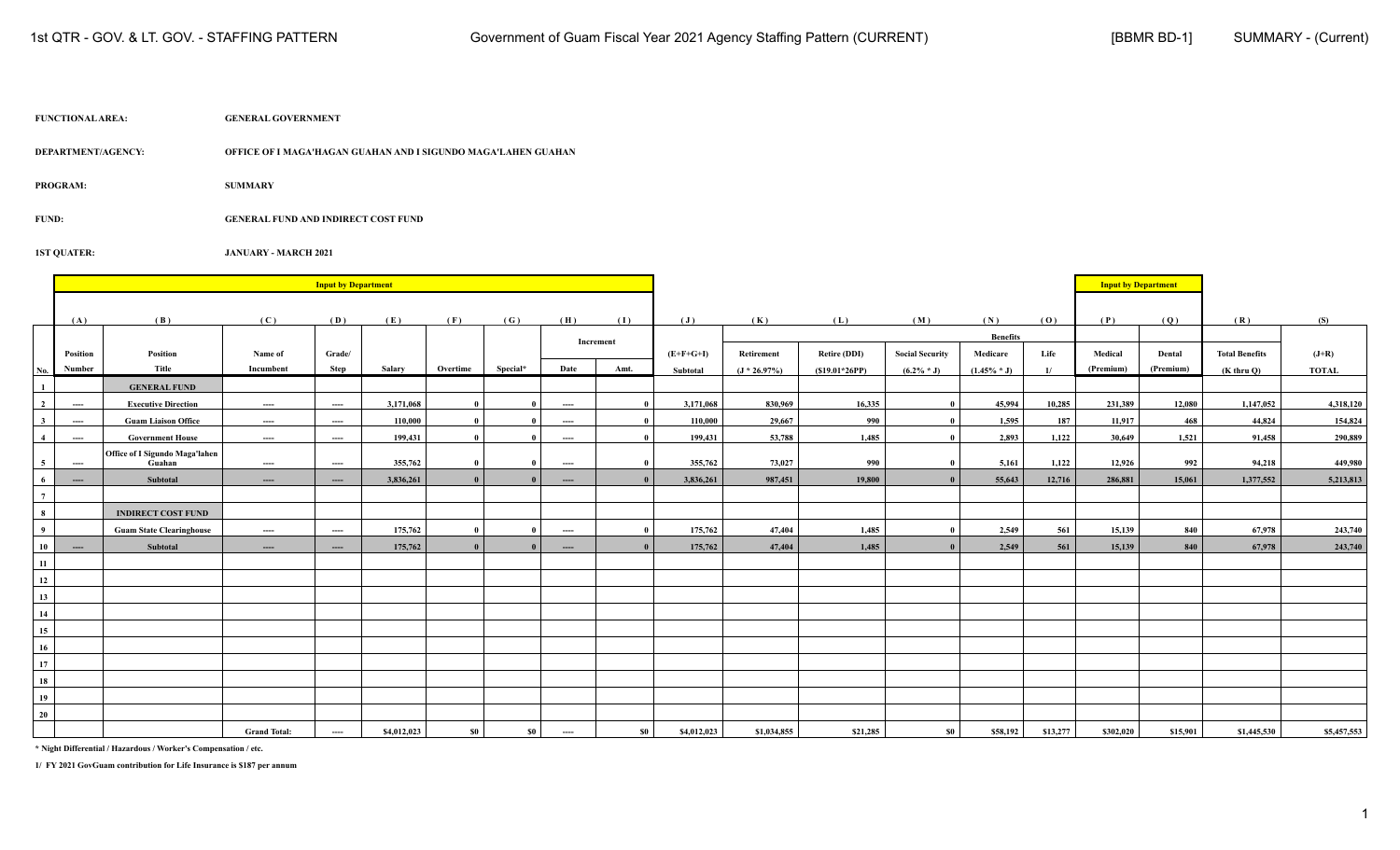| FUNCTIONAL AREA: | <b>GENERAL GOVERNMENT</b> |
|------------------|---------------------------|
|                  |                           |

| DEPARTMENT/AGENCY: | OFFICE OF I MAGA'HAGAN GUAHAN AND I SIGUNDO MAGA'LAHEN GUAHAN |
|--------------------|---------------------------------------------------------------|
|                    |                                                               |

**PROGRAM: EXECUTIVE DIRECTION**

**FUND: GENERAL FUND 5100A210200GA001**

**1ST QUARTER: JANUARY - MARCH 2021**

|                         |                          |                                                                              |                                 |                          |             |          |          |                          |      |             | <b>Input by Department</b> |                     |                        |                 |               |           |           |                       |              |
|-------------------------|--------------------------|------------------------------------------------------------------------------|---------------------------------|--------------------------|-------------|----------|----------|--------------------------|------|-------------|----------------------------|---------------------|------------------------|-----------------|---------------|-----------|-----------|-----------------------|--------------|
|                         |                          |                                                                              |                                 |                          |             |          |          |                          |      |             |                            |                     |                        |                 |               |           |           |                       |              |
|                         | (A)                      | (B)                                                                          | (C)                             | (D)                      | (E)         | (F)      | (G)      | (H)                      | (1)  | (J)         | (K)                        | (L)                 | (M)                    | (N)             | (0)           | (P)       | (0)       | (R)                   | (S)          |
|                         |                          |                                                                              |                                 |                          |             |          |          | Increment                |      |             |                            |                     |                        | <b>Benefits</b> |               |           |           |                       |              |
|                         | <b>Position</b>          | <b>Position</b>                                                              | Name of                         | Grade /                  |             |          |          |                          |      | $(E+F+G+I)$ | Retirement                 | <b>Retire (DDI)</b> | <b>Social Security</b> | Medicare        | Life          | Medical   | Dental    | <b>Total Benefits</b> | $(J+R)$      |
| No.                     | Number                   | Title 1/                                                                     | <b>Incumbent</b>                | <b>Step</b>              | Salary      | Overtime | Special* | Date                     | Amt. | Subtotal    | $(J * 26.97)$              | $(S19.01*26PP)$     | $(6.2\% * J)$          | $(1.45\% * J)$  | $\mathcal{L}$ | (Premium) | (Premium) | $(K$ thru $O$ )       | <b>TOTAL</b> |
|                         | $---$                    | Governor                                                                     | <b>Lourdes A. Leon Guerrero</b> | ----                     | \$90,000    | -50      | \$0      | $\overline{\phantom{a}}$ | -SO  | \$90,000    | \$0                        | S0                  | S <sub>0</sub>         | 1.305           | \$187         | \$8,676   | \$344     | \$10,512              | \$100,512    |
| $\overline{2}$          | $-$                      | <b>Special Assistant</b><br>(Chamber Administrator)                          | <b>Eliza G. Dames</b>           | $\overline{\phantom{a}}$ | 75,000      |          |          | $- - -$                  |      | 75,000      | 20,228                     |                     |                        | 1.088           | 187           | 1,790     | 248       | 23.541                | 98,541       |
| $\overline{\mathbf{3}}$ | $\sim$                   | <b>Special Assistant</b><br>(Executive Asst. to the Governor)                | Shamra L.A. Chargualaf          | $\overline{\phantom{a}}$ | 70,000      |          |          | $- - -$                  |      | 70.000      | 18,879                     | 495                 |                        | 1.015           | 187           | 11.917    | 468       | 32.961                | 102.961      |
| $\overline{4}$          | $---$                    | <b>Staff Assistant</b>                                                       | Dorothy C. Blas                 | $---$                    | 45.014      |          |          | $- - -$                  |      | 45.014      | 12,140                     | 495                 |                        | 653             | 187           | 7.284     | 281       | 21.040                | 66,054       |
| -5                      | $---$                    | <b>Chief of Staff</b>                                                        | Jon Junior M. Calvo             | $---$                    | 115,000     |          |          | $- - -$                  |      | 115,000     | 31,016                     | 495                 |                        | 1.668           | 187           | 7.284     | 281       | 40.931                | 155,931      |
| 6                       | $-$                      | <b>Deputy Chief of Staff</b>                                                 | Alice M.M. Taijeron             | $\overline{\phantom{a}}$ | 101.374     |          |          | $\overline{\phantom{a}}$ |      | 101.374     | 27,341                     | 495                 |                        | 1.470           | 187           | 2.435     | 281       | 32.209                | 133,583      |
| 7                       | $---$                    | <b>Staff Assistant</b>                                                       | Kathleen C. Cepeda              | $---$                    | 55,000      |          |          | $- - -$                  |      | 55,000      | 14,834                     | 495                 |                        | 798             | 187           |           |           | 16.314                | 71,314       |
| 8                       | $\hspace{0.05cm} \cdots$ | <b>Staff Assistant</b>                                                       | <b>Richard B. Arrovo</b>        | ----                     | 55,000      |          |          | $- - -$                  |      | 55,000      | 14,834                     | 495                 |                        | 798             | 187           |           |           | 16.314                | 71,314       |
| 9                       | $-$                      | <b>Staff Assistant</b>                                                       | Rhea A.O. Chang                 | $\overline{\phantom{a}}$ | 40,762      |          |          | $- - -$                  |      | 40.762      | 10.994                     | 495                 |                        | 591             | 187           | 4.673     | 248       | 17,188                | 57,950       |
| 10                      | $\overline{\phantom{a}}$ | <b>Staff Assistant</b>                                                       | <b>Michael D. Weakley</b>       | $\overline{\phantom{a}}$ | 55,488      |          |          | $- - -$                  |      | 55,488      | 14.965                     | 495                 |                        | 805             | 187           | 1,790     | 248       | 18,490                | 73,978       |
| 11                      | $\hspace{0.05cm} \cdots$ | Special Assistant (Chief Advisor on<br><b>Military and Regional Affairs)</b> | Carlotta A. Leon Guerrero       | ----                     | 90,000      |          |          | $- - -$                  |      | 90,000      | 24,273                     | 495                 |                        | 1.305           | 187           | 4.673     | 248       | 31.181                | 121,181      |
| 12                      | $---$                    | <b>Special Assistant</b><br>(Chief Advisor on Fiscal Discipline)             | <b>Bertha M. Duenas</b>         | $---$                    | 90,000      |          |          | $- - -$                  |      | 90,000      | 24,273                     |                     |                        | 1.305           | 187           | 1.790     | 248       | 27,803                | 117,803      |
| 13                      | $-$                      | <b>Senior Policy Advisor</b>                                                 | John P. Aguon                   | $---$                    | 90,000      |          |          | $- - -$                  |      | 90.000      | 24,273                     |                     |                        | 1.305           | 187           |           |           | 25,765                | 115,765      |
| 14                      | $\sim$                   | Special Assistant to the Governor on<br><b>Municipal Affairs (Gov.)</b>      | Robert S. Lizama                | $\overline{\phantom{a}}$ | 75,000      |          |          | $- - -$                  |      | 75.000      | 20,228                     |                     |                        | 1.088           | 187           | 8.676     | 344       | 30.523                | 105,523      |
|                         |                          | <b>Director-Recovery Office</b>                                              | David M. Cruz, Jr.              |                          | 75,000      |          |          | $- - -$                  |      | 75.000      | 20,228                     |                     |                        | 1.088           | 187           |           |           | 21.503                | 96,503       |
| 15                      | $---$                    | <b>Special Assistant (Legal Counsel)</b>                                     | Leslie A. Travis                | $---$                    | 126,409     |          |          | $- - -$                  |      | 126,409     | 34,093                     | 495                 |                        | 1,833           | 187           | 4.673     | 248       | 41.529                | 167,938      |
| 16                      | $\sim$                   | <b>Special Assistant (Legal Counsel)</b>                                     | Sophia S. Diaz                  | $\overline{\phantom{a}}$ | 126,409     |          |          | $- - -$                  |      | 126,409     | 34,093                     | 495                 |                        | 1.833           | 187           | 2.435     | 281       | 39.324                | 165,733      |
| 17                      | $---$                    | <b>Administrative Services Officer (Gov.)</b>                                | June M.C. Boria                 | $---$                    | 45.014      |          |          | $\hspace{0.05cm} \cdots$ |      | 45.014      | 12,140                     | 495                 |                        | 653             | 187           | 3.936     | 468       | 17,879                | 62,893       |
| 18                      | $-$                      | <b>Special Assistant</b><br>(Executive Mgmt, Director)                       | Lynette O. Muna                 | $---$                    | 75,000      |          |          | $- - -$                  |      | 75,000      | 20,228                     |                     |                        | 1.088           | 187           | 7.284     | 281       | 29,068                | 104,068      |
| 19                      | $-$                      | <b>Special Assistant</b>                                                     | Jean S. Taitano                 | $\overline{\phantom{a}}$ | 65,000      |          |          | $- - -$                  |      | 65,000      | 17.531                     | 495                 |                        | 943             | 187           | 11.917    | 468       | 31.541                | 96,541       |
| 20                      | $---$                    | <b>Accountant (Gov.)</b>                                                     | <b>Ronald E. Taitague</b>       | $---$                    | 50,000      |          |          | $- - -$                  |      | 50.000      | 13,485                     |                     |                        | 725             | 187           | 4.673     | 248       | 19.318                | 69,318       |
| 21                      | $---$                    | <b>Administrative Services Officer (Gov.)</b>                                | <b>Venido S. Torres</b>         | $---$                    | 50,000      |          |          | $\hspace{0.05cm} \cdots$ |      | 50,000      | 13,485                     | 495                 |                        | 725             | 187           | 1.790     | 248       | 16.930                | 66,930       |
| 22                      | $\hspace{0.05cm} \cdots$ | <b>Program Coordinator III (Gov.)</b>                                        | Catherine O. Cabrera            | $\overline{\phantom{a}}$ | 45.014      |          |          | $- - -$                  |      | 45.014      | 12,140                     | 495                 |                        | 653             | 187           | 4.673     | 248       | 18.396                | 63,410       |
|                         |                          |                                                                              | Total:                          | ----                     | \$1,705,484 | \$0      | \$0      | $\sim$                   | \$0  | \$1,705,484 | \$435,701                  | \$7,425             | \$0                    | \$24,735        | \$4,301       | \$102.369 | \$5,729   | \$580,260             | \$2,285,744  |

\* Night Differential / Hazardous / Worker's Compensation / etc.<br>1/ Indicate "(LTA)" or "(Temp.)" next to Position Title (where applicable)<br>2/ FY 2021 GovGuam contribution for Life Insurance is S187 per annum

|                         |          | <b>Input by Department</b>                                                   |                                 |                |                               |                |                |                     |                |                |                   |
|-------------------------|----------|------------------------------------------------------------------------------|---------------------------------|----------------|-------------------------------|----------------|----------------|---------------------|----------------|----------------|-------------------|
|                         |          |                                                                              |                                 |                | <b>Special Pay Categories</b> |                |                |                     |                |                |                   |
|                         | (A)      | (B)                                                                          | (C)                             | (D)            | (E)                           | (F)            | (G)            | (H)                 | (1)            | (J)            | (K)               |
|                         |          |                                                                              |                                 |                |                               | 21             | 3/             | 4/                  | 5/             | 6/             |                   |
|                         |          |                                                                              |                                 | Holiday        | Night<br><b>Differential</b>  |                |                | <b>Nurse Sunday</b> | <b>Nurse</b>   | <b>EMT</b>     |                   |
|                         | Position | <b>Position</b>                                                              | Name of                         | Pay            | Pay                           | Hazard         | Hazard         | Pay                 | Pay            | Pay            | $(D+E+F+G+H+I+J)$ |
| No.                     | Number   | Title                                                                        | Incumbent                       |                | 10%                           | 10%            | 8%             | 1.5                 | 1.5            | 15%            | Subtotal          |
|                         | ----     | Governor                                                                     | <b>Lourdes A. Leon Guerrero</b> | S <sub>0</sub> | S <sub>0</sub>                | S <sub>0</sub> | S <sub>0</sub> | S <sub>0</sub>      | S <sub>0</sub> | S <sub>0</sub> | S <sub>0</sub>    |
|                         |          | <b>Special Assistant</b>                                                     |                                 |                |                               |                |                |                     |                |                |                   |
| $\overline{\mathbf{c}}$ | $- - -$  | (Chamber Administrator)                                                      | Eliza G. Dames                  | $\bf{0}$       | $\mathbf{0}$                  | $\theta$       | $\theta$       |                     | $\theta$       | $\theta$       |                   |
| 3                       | ----     | <b>Special Assistant</b><br>(Executive Asst. to the Governor)                | Shamra L.A. Chargualaf          | $\theta$       |                               |                |                |                     |                | $\bf{0}$       |                   |
| $\overline{4}$          | ----     | <b>Staff Assistant</b>                                                       | Dorothy C. Blas                 | $\theta$       | $\theta$                      |                |                |                     | $\theta$       | $\theta$       |                   |
| 5                       | $- - -$  | <b>Chief of Staff</b>                                                        | Jon Junior M. Calvo             | $\theta$       |                               |                |                |                     |                | $\theta$       |                   |
| 6                       | $- - -$  | <b>Deputy Chief of Staff</b>                                                 | Alice M.M. Taijeron             | $\theta$       |                               |                |                |                     |                | $\theta$       |                   |
| $\overline{7}$          | ----     | <b>Staff Assistant</b>                                                       | Kathleen C. Cepeda              | $\theta$       | $\theta$                      |                |                |                     | $\theta$       | $\bf{0}$       |                   |
| 8                       | ----     | <b>Staff Assistant</b>                                                       | <b>Richard B. Arrovo</b>        | $\theta$       |                               |                |                |                     |                | $\theta$       |                   |
| 9                       | ----     | <b>Staff Assistant</b>                                                       | Rhea A.Q. Chang                 | $\theta$       |                               |                |                |                     |                | $\theta$       |                   |
| 10                      | $- - -$  | <b>Staff Assistant</b>                                                       | Michael D. Weakley              | $\theta$       | $\theta$                      |                |                |                     | $\theta$       | $\theta$       |                   |
| 11                      | $- - -$  | Special Assistant (Chief Advisor on<br><b>Military and Regional Affairs)</b> | Carlotta A. Leon Guerrero       | $\theta$       | $\mathbf{0}$                  |                |                |                     |                | $\theta$       |                   |
| 12                      | ----     | <b>Special Assistant</b><br>(Chief Advisor on Fiscal Discipline)             | <b>Bertha M. Duenas</b>         | $\theta$       | $\theta$                      |                |                |                     | O              | $\mathbf{0}$   |                   |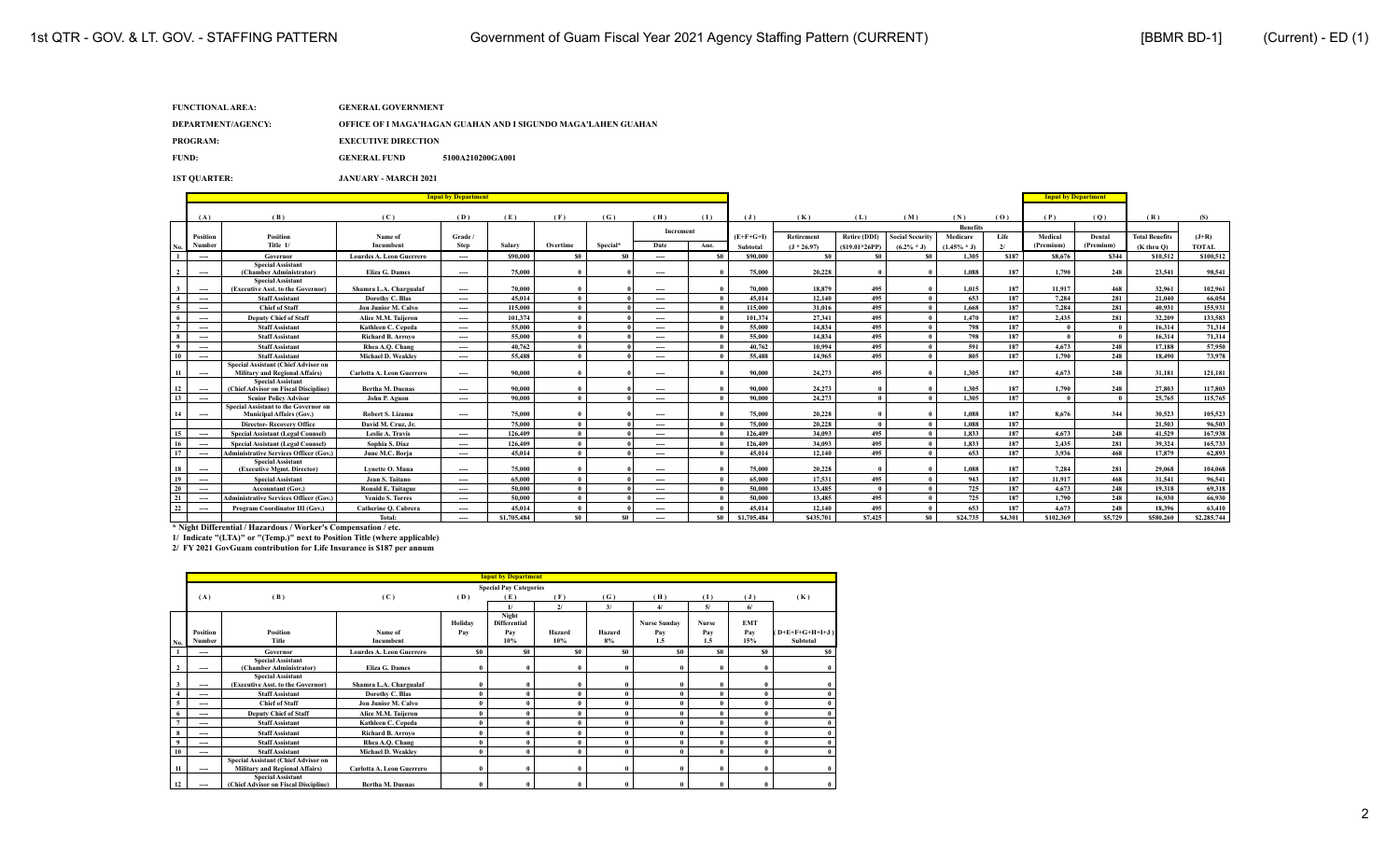| -15 | ---- | <b>Senior Policy Advisor</b>                                            | John P. Aguon           |                |                |                |    |                |    |                |
|-----|------|-------------------------------------------------------------------------|-------------------------|----------------|----------------|----------------|----|----------------|----|----------------|
| 14  | ---- | Special Assistant to the Governor on<br><b>Municipal Affairs (Gov.)</b> | <b>Robert S. Lizama</b> |                |                |                |    |                |    |                |
| -12 | ---- | <b>Special Assistant (Legal Counsel)</b>                                | Leslie A. Travis        |                |                |                |    |                |    |                |
|     | ---- | <b>Special Assistant (Legal Counsel)</b>                                | Sophia S. Diaz          |                |                |                |    |                |    |                |
|     | ---- | <b>Administrative Services Officer (Gov.)</b>                           | June M.C. Borja         |                |                |                |    |                |    |                |
| 18  | ---- | <b>Special Assistant</b><br>(Executive Mgmt. Director)                  | Lynette O. Muna         |                |                |                |    |                |    |                |
| 19  | ---- | <b>Special Assistant</b>                                                | Jean S. Taitano         |                |                |                |    |                |    |                |
| 20  | ---- | <b>Accountant (Gov.)</b>                                                | Ronald E. Taitague      |                |                |                |    |                |    |                |
| 21  | ---- | <b>Administrative Services Officer (Gov.)</b>                           | <b>Venido S. Torres</b> |                |                |                |    |                |    |                |
| 22  | ---- | Program Coordinator III (Gov.)                                          | Catherine Q. Cabrera    |                |                |                |    |                |    |                |
|     |      |                                                                         | <b>Grand Total:</b>     | S <sub>0</sub> | S <sub>0</sub> | S <sub>0</sub> | S0 | S <sub>0</sub> | S0 | S <sub>0</sub> |

**2/ Applies to law enforcement personnel**

**3/ Applies to solid waste employees**

**4/ 1 ½ of reg. rate of pay from 12am Friday to 12 midnight Sunday**

**5/ 1 ½ of reg. rate of pay on daily work exceeding 8 hours**

**6/ Applicable only to GFD ambulatory service personnel. 15% of reg. rate of pay**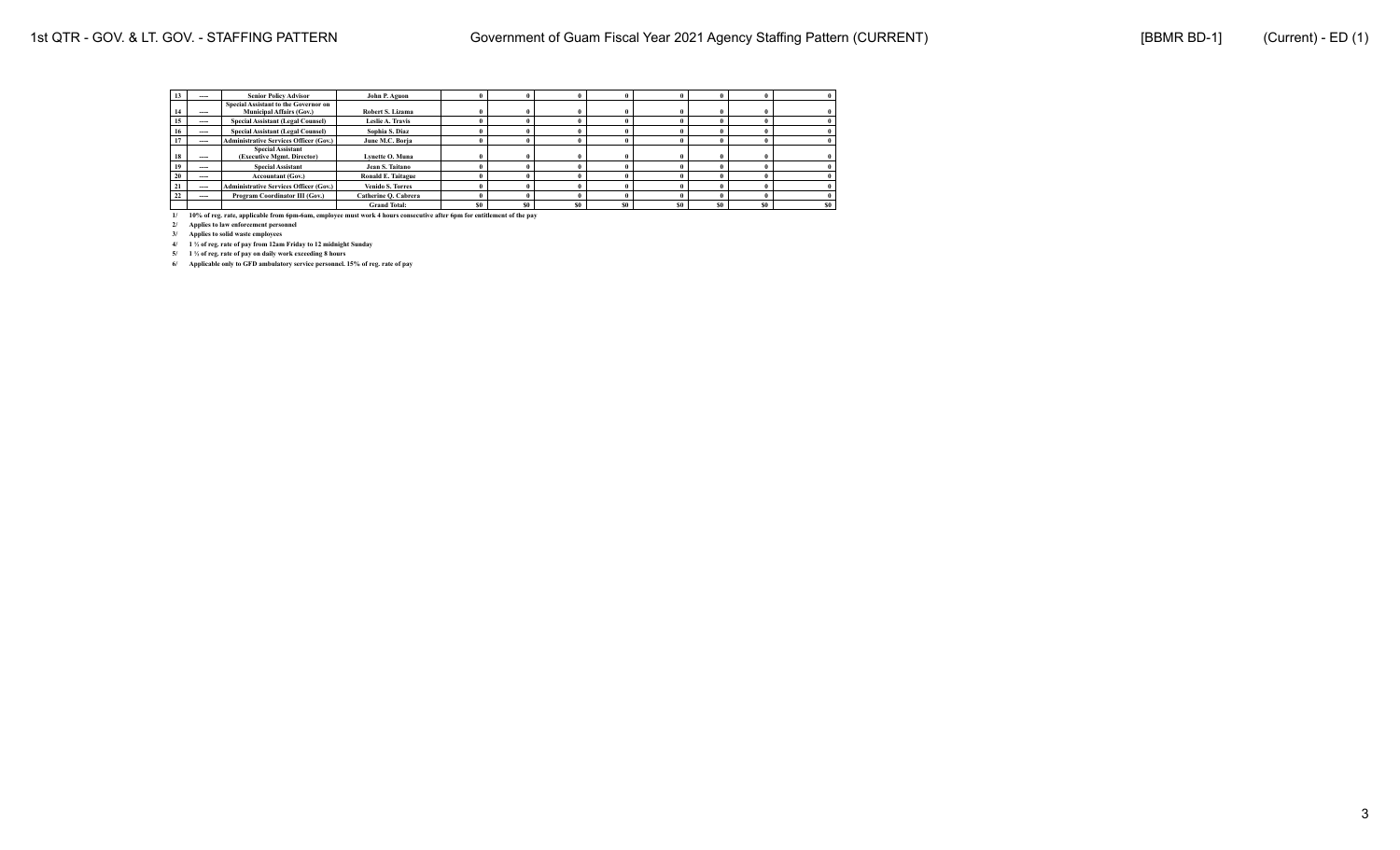| <b>FUNCTIONAL AREA:</b> | <b>GENERAL GOVERNMENT</b> |
|-------------------------|---------------------------|
|                         |                           |

**DEPARTMENT/AGENCY: OFFICE OF I MAGA'HAGAN GUAHAN AND I SIGUNDO MAGA'LAHEN GUAHAN**

**PROGRAM: EXECUTIVE DIRECTION**

**FUND: GENERAL FUND 5100A210200GA001** 

**1ST QUARTER: JANUARY - MARCH 2021**

|     |                          | <b>Input by Department</b>                               |                               |                          |             |              |          |                          |      |             |                 |                     |                        |                 |         | <b>Input by Department</b> |           |                       |              |
|-----|--------------------------|----------------------------------------------------------|-------------------------------|--------------------------|-------------|--------------|----------|--------------------------|------|-------------|-----------------|---------------------|------------------------|-----------------|---------|----------------------------|-----------|-----------------------|--------------|
|     |                          |                                                          |                               |                          |             |              |          |                          |      |             |                 |                     |                        |                 |         |                            |           |                       |              |
|     | (A)                      | (B)                                                      | (C)                           | (D)                      | (E)         | (F)          | (G)      | (H)                      | (1)  | (J)         | (K)             | (L)                 | (M)                    | (N)             | (0)     | (P)                        | (0)       | (R)                   | (S)          |
|     |                          |                                                          |                               |                          |             |              |          | Increment                |      |             |                 |                     |                        | <b>Benefits</b> |         |                            |           |                       |              |
|     | <b>Position</b>          | <b>Position</b>                                          | Name of                       | Grade                    |             |              |          |                          |      | $(E+F+G+I)$ | Retirement      | <b>Retire (DDI)</b> | <b>Social Security</b> | Medicare        | Life    | Medical                    | Dental    | <b>Total Benefits</b> | $(J+R)$      |
| Ńо. | Number                   | Title 1/                                                 | Incumbent                     | <b>Step</b>              | Salary      | Overtime     | Special* | Date                     | Amt. | Subtotal    | $(J * 26.97\%)$ | (\$19.01*26PP)      | $(6.2\% * J)$          | $(1.45\% * J)$  | 21      | (Premium)                  | (Premium) | (K thru O)            | <b>TOTAL</b> |
| 23  | $\sim$                   | <b>Personnel Specialist III (Gov.)</b>                   | Debra Jean M. Cruz            | $\cdots$                 | 45.014      |              |          | $\overline{\phantom{a}}$ |      | 45.014      | 12,140          |                     |                        | 653             | 187     | 4.673                      | 248       | 17.901                | 62,915       |
| 24  | $\sim$                   | <b>Protocol Director (Gov.)</b>                          | Jennifer L.J. Dulla           | $\overline{\phantom{a}}$ | 55,000      |              |          | $- - -$                  |      | 55,000      | 14,834          | 495                 |                        | 798             | 187     | 1.790                      | 248       | 18.352                | 73,352       |
| 25  | $\overline{\phantom{a}}$ | <b>Staff Assistant</b>                                   | <b>Catherine S.N. Flores</b>  | $---$                    | 60,000      |              |          | $- - -$                  |      | 60,000      | 16.182          | 495                 |                        | 870             | 187     | 7.284                      | 281       | 25.299                | 85,299       |
| 26  | $\sim$                   | <b>Administrative Assistant (Gov.)</b>                   | <b>Marilyn P. Tablante</b>    | $\cdots$                 | 31,076      |              |          | $\overline{\phantom{a}}$ |      | 31.076      | 8.381           |                     |                        | 451             | 187     | 4.673                      | 248       | 13,940                | 45,016       |
| 27  | $-$                      | <b>Special Assistant</b><br>(Communications Director)    | Krystal J. Paco-San Agustin   | ----                     | 75,000      |              |          | $- - -$                  |      | 75,000      | 20,228          | 495                 |                        | 1.088           | 187     | 1.790                      | 248       | 24,036                | 99,036       |
| 28  | $\overline{\phantom{a}}$ | Digital Engagement Manager (Gov.)                        | <b>Logan G. Reves</b>         | $---$                    | 65.000      |              |          | $- - -$                  |      | 65,000      | 17.531          | 495                 |                        | 943             | 187     | 1.790                      | 248       | 21.194                | 86,194       |
| 29  | $-$                      | <b>Staff Assistant</b>                                   | <b>Anton R. Ngata</b>         | $\overline{\phantom{a}}$ | 50,000      |              |          | $- - -$                  |      | 50,000      | 13,485          | 495                 |                        | 725             | 187     | 11.917                     | 468       | 27,277                | 77,277       |
| 30  | $\overline{\phantom{a}}$ | <b>Staff Assistant</b>                                   | <b>Michael R. Marriott</b>    | ----                     | 45.014      |              |          | $- - -$                  |      | 45.014      | 12,140          | 495                 |                        | 653             | 187     |                            |           | 13,475                | 58,489       |
| 31  | $-$                      | Program Coordinator II (Gov.)                            | Chloe M. Weilbacher           | $---$                    | 40,762      |              |          | $- - -$                  |      | 40,762      | 10.994          | 495                 |                        | 591             | 187     | 1.790                      | 248       | 14.305                | 55,067       |
|     | $\sim$                   | Program Coordinator III (Gov.)                           | Melinda A. Sanchez            | $---$                    | 45.014      |              |          | $- - -$                  |      | 45.014      | 12,140          | 495                 |                        | 653             | 187     | 7.284                      | 281       | 21,040                | 66,054       |
| 32  | $-$                      | <b>Special Assistant (Policy Director)</b>               | Rikki R.O. Orsini             | $---$                    | 75,000      |              |          | $- - -$                  |      | 75,000      | 20,228          | 495                 |                        | 1.088           | 187     | 11.917                     | 468       | 34.383                | 109,383      |
| 33  | $\sim$                   | <b>Central Files Administrator (Gov.)</b>                | Jessica C. Cruz               | $\overline{\phantom{a}}$ | 55,000      |              |          | $- - -$                  |      | 55,000      | 14,834          |                     |                        | 798             | 187     | 8.676                      | 344       | 24,839                | 79,839       |
| 34  | $-$                      | <b>Records Management Officer (Gov.)</b>                 | Lillian P. Kosaka             | $\overline{\phantom{a}}$ | 50,000      |              |          | $- - -$                  |      | 50,000      | 13,485          |                     |                        | 725             | 187     | $\theta$                   | - 0       | 14.397                | 64,397       |
| 35  | $\sim$                   | <b>Staff Assistant</b>                                   | <b>Elaine V. Taialle</b>      | ----                     | 45.014      |              |          | $\overline{\phantom{a}}$ |      | 45.014      | 12,140          |                     |                        | 653             | 187     | 11.917                     | 468       | 25.365                | 70,379       |
|     |                          | <b>Maintenance Supervisor (Gov)</b>                      | Aleiandro C. Rosalin          |                          | 37,100      |              |          | $\overline{\phantom{a}}$ |      | 37,100      | 10,006          |                     |                        | 538             | 187     | 8,676                      | 344       | 19,751                | 56,851       |
| 36  | $\sim$                   | <b>Administrative Aide (Gov.)</b>                        | Moises B. Gomez               | $\overline{\phantom{a}}$ | 24,729      | $\mathbf{0}$ |          | $\overline{\phantom{a}}$ | - 0  | 24,729      | 6.669           | 495                 |                        | 359             | 187     | 1.790                      | 248       | 9,748                 | 34,477       |
| 37  | $\sim$                   | <b>Special Assistant</b><br>(Community Affairs Director) | <b>Anthony B. Pangelinan</b>  | $\cdots$                 | 65,000      |              |          | ----                     |      | 65,000      | 17.531          |                     |                        | 943             | 187     | 7.284                      | 281       | 26,226                | 91,226       |
| 38  | $\sim$                   | <b>Program Coordinator IV (Gov.)</b>                     | <b>Georgiana P. Rodrigues</b> | ----                     | 50,000      |              |          | $- - -$                  |      | 50,000      | 13,485          | 495                 |                        | 725             | 187     | 7.281                      | 248       | 22,421                | 72,421       |
| 39  | $\sim$                   | Program Coordinator IV (Gov.)                            | <b>Benny C. Rosalin</b>       | ----                     | 50,000      |              |          | $- - -$                  |      | 50,000      | 13,485          |                     |                        | 725             | 187     | $\theta$                   | - 0       | 14.397                | 64,397       |
| 40  | $\sim$                   | Program Coordinator III (Gov.)                           | Mark M. Perez                 | $\overline{\phantom{a}}$ | 45,014      |              |          | $- - -$                  |      | 45.014      | 12,140          | 495                 |                        | 653             | 187     | 4.673                      | 248       | 18,396                | 63,410       |
| 41  | $-$                      | <b>Community Programs Officer (Gov.)</b>                 | Jose S.N. Chargualaf          | ----                     | 37,100      |              |          | $- - -$                  |      | 37,100      | 10,006          |                     |                        | 538             | 187     | 8.676                      | 344       | 19.751                | 56,851       |
| 42  | $-$                      | <b>Community Relations Officer (Gov.)</b>                | Naomi S.D. Aquiningoc         | ----                     | 31.076      |              |          | $- - -$                  |      | 31,076      | 8.381           |                     |                        | 451             | 187     |                            |           | 9.019                 | 40,095       |
| 43  | $\sim$                   | <b>Community Relations Officer (Gov.)</b>                | <b>Ruth T. Aflague Blas</b>   | $\overline{\phantom{a}}$ | 31,076      |              |          | $- - -$                  |      | 31,076      | 8.381           | 495                 |                        | 451             | 187     |                            |           | 9,514                 | 40,590       |
| 44  | $\overline{\phantom{a}}$ | <b>Community Relations Officer (Gov.)</b>                | <b>Manuel B.L. Tiong</b>      | $---$                    | 31.076      |              |          | $- - -$                  |      | 31.076      | 8.381           | 495                 |                        | 451             | 187     |                            |           | 9.514                 | 40,590       |
| 45  | $-$ - $-$                | <b>Community Program Aide II (Gov.)</b>                  | Alejandro R. Umbrero          | $\overline{\phantom{a}}$ | 24,729      | - 0          |          | $- - -$                  | - 0  | 24,729      | 6.669           | 495                 |                        | 359             | 187     | $\theta$                   |           | 7.710                 | 32,439       |
| 46  | $\overline{\phantom{a}}$ | <b>Facilities Manager (Gov.)</b>                         | <b>Rommel M. Obispo</b>       | $\overline{\phantom{a}}$ | 60.000      | - 0          |          | $\overline{\phantom{a}}$ |      | 60,000      | 16.182          | 495                 |                        | 870             | 187     | $\theta$                   | $\theta$  | 17,734                | 77,734       |
|     |                          |                                                          | Total:                        | ----                     | \$1,223,794 | \$0          | \$0      | $- - -$                  | S0   | \$1,223,794 | \$330.058       | \$7.920             | \$0                    | \$17,752        | \$4,862 | \$113,881                  | \$5.511   | \$479.984             | \$1,703,778  |

**\* Night Differential / Hazardous / Worker's Compensation / etc.**

**1/ Indicate "(LTA)" or "(Temp.)" next to Position Title (where applicable)**

|     |          | <b>Input by Department</b>                            |                              |                |                               |                |                |                     |                |                |                   |
|-----|----------|-------------------------------------------------------|------------------------------|----------------|-------------------------------|----------------|----------------|---------------------|----------------|----------------|-------------------|
|     |          |                                                       |                              |                | <b>Special Pay Categories</b> |                |                |                     |                |                |                   |
|     | (A)      | (B)                                                   | (C)                          | (D)            | (E)                           | (F)            | (G)            | (H)                 | (1)            | (J)            | (K)               |
|     |          |                                                       |                              |                | 1/                            | 21             | 3/             | 4/                  | 5/             | 6/             |                   |
|     |          |                                                       |                              | Holiday        | Night<br><b>Differential</b>  |                |                | <b>Nurse Sunday</b> | <b>Nurse</b>   | <b>EMT</b>     |                   |
|     | Position | <b>Position</b>                                       | Name of                      | Pay            | Pay                           | Hazard         | Hazard         | Pav                 | Pay            | Pay            | $(D+E+F+G+H+I+J)$ |
| No. | Number   | Title                                                 | Incumbent                    |                | 10%                           | 10%            | 8%             | 1.5                 | 1.5            | 15%            | Subtotal          |
| 23  | ----     | Personnel Specialist III (Gov.)                       | Debra Jean M. Cruz           | S <sub>0</sub> | S <sub>0</sub>                | S <sub>0</sub> | S <sub>0</sub> | SO.                 | S <sub>0</sub> | S <sub>0</sub> | S <sub>0</sub>    |
| 24  | ----     | <b>Protocol Director (Gov.)</b>                       | Jennifer L.J. Dulla          | $\theta$       | $\theta$                      |                |                | $\theta$            | $\theta$       | $\mathbf{0}$   |                   |
| 25  | ----     | <b>Staff Assistant</b>                                | <b>Catherine S.N. Flores</b> | $\theta$       | $\theta$                      |                | $\theta$       | 0                   | $\theta$       | $\mathbf{0}$   |                   |
| 26  | ----     | <b>Administrative Assistant (Gov.)</b>                | Marilyn P. Tablante          | $\theta$       | $\theta$                      |                |                | $\theta$            | $\theta$       | $\mathbf{0}$   |                   |
| 27  | ----     | <b>Special Assistant</b><br>(Communications Director) | Krystal J. Paco-San Agustin  | $\mathbf{0}$   | $\theta$                      |                | 0              | $\theta$            | $\theta$       | $\mathbf{0}$   |                   |
| 28  | $---$    | Digital Engagement Manager (Gov.)                     | Logan G. Reves               | $\theta$       | $\theta$                      |                |                |                     | $\theta$       | $\mathbf{0}$   |                   |
| 29  | $- - -$  | <b>Staff Assistant</b>                                | Anton R. Ngata               | $\mathbf{0}$   | $\theta$                      |                | $\theta$       | $\theta$            | $\theta$       | $\mathbf{0}$   |                   |
| 30  | ----     | <b>Staff Assistant</b>                                | <b>Michael R. Marriott</b>   | $\theta$       | $\theta$                      |                |                |                     | $\theta$       | $\mathbf{0}$   |                   |
| 31  | ----     | Program Coordinator II (Gov.)                         | Chloe M. Weilbacher          | $\mathbf{0}$   | $\theta$                      |                |                |                     | $\theta$       | $\mathbf{0}$   |                   |
| 32  | ----     | <b>Special Assistant (Policy Director)</b>            | Rikki R.Q. Orsini            | $\theta$       | $\theta$                      |                |                |                     | $\theta$       | $\mathbf{0}$   |                   |
| 33  | $- - -$  | <b>Central Files Administrator (Gov.)</b>             | Jessica C. Cruz              | $\theta$       | $\theta$                      |                | $\theta$       | $\theta$            | $\theta$       | $\mathbf{0}$   |                   |
| 34  | ----     | <b>Records Management Officer (Gov.)</b>              | Lillian P. Kosaka            | $\theta$       | $\theta$                      |                |                |                     | $\theta$       | $\mathbf{0}$   |                   |
| 35  | ----     | <b>Staff Assistant</b>                                | <b>Elaine V. Tajalle</b>     | $\bf{0}$       | $\theta$                      |                |                | $\theta$            | $\theta$       | $\mathbf{0}$   | $\theta$          |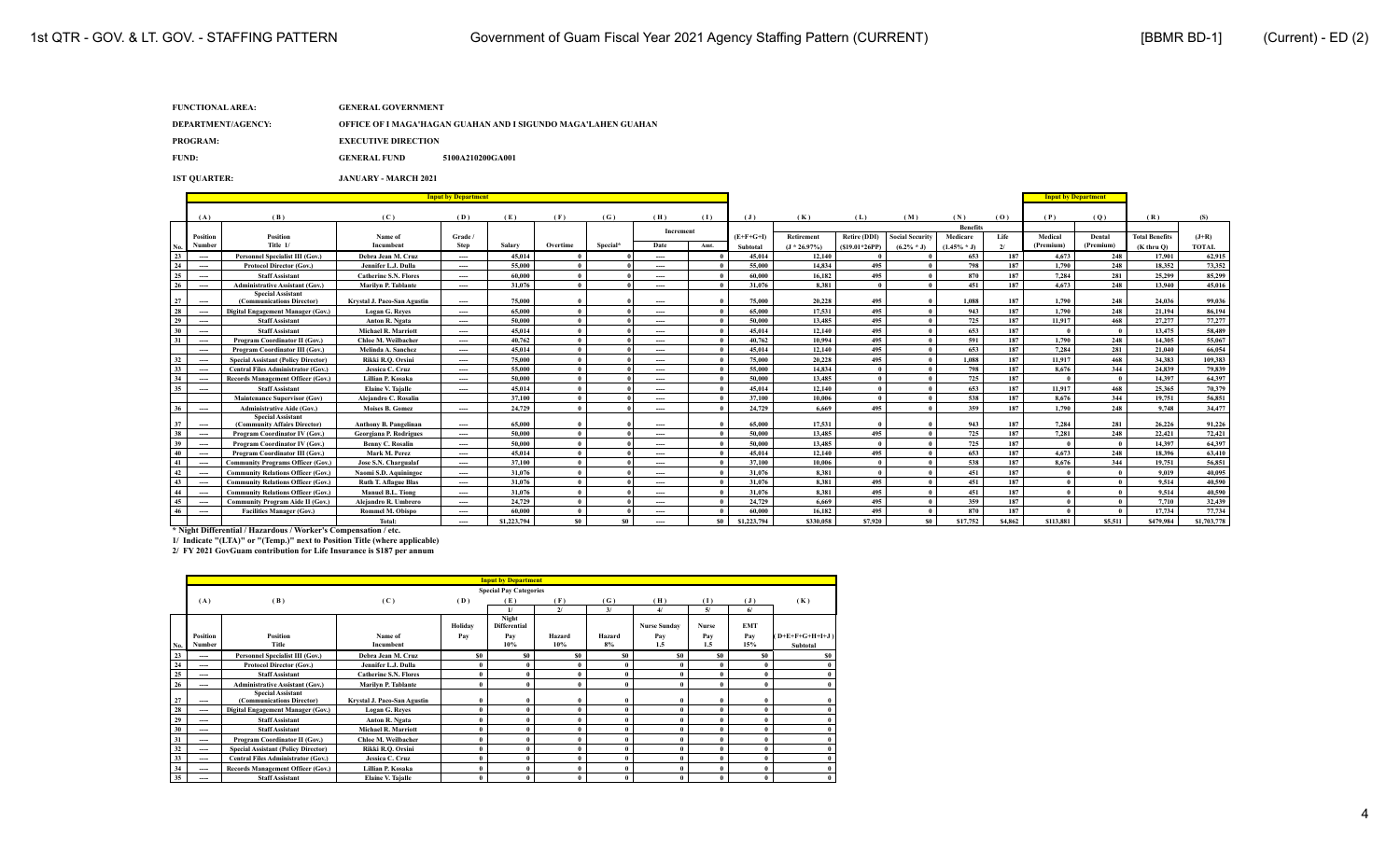| 36 | ---- | <b>Administrative Aide (Gov.)</b>         | <b>Moises B. Gomez</b>       |                |    |    |    |     |    |     |
|----|------|-------------------------------------------|------------------------------|----------------|----|----|----|-----|----|-----|
|    |      | <b>Special Assistant</b>                  |                              |                |    |    |    |     |    |     |
| 37 | ---- | (Community Affairs Director)              | <b>Anthony B. Pangelinan</b> |                |    |    |    |     |    |     |
| 38 | ---- | Program Coordinator IV (Gov.)             | Georgiana P. Rodrigues       |                |    |    |    |     |    |     |
| 39 | ---- | Program Coordinator IV (Gov.)             | <b>Benny C. Rosalin</b>      |                |    |    |    |     |    |     |
| 40 | ---- | Program Coordinator III (Gov.)            | Mark M. Perez                |                |    |    |    |     |    |     |
| 41 | ---- | <b>Community Programs Officer (Gov.)</b>  | Jose S.N. Chargualaf         |                |    |    |    |     |    |     |
| 42 | ---- | <b>Community Relations Officer (Gov.)</b> | Naomi S.D. Aquiningoc        |                |    |    |    |     |    |     |
| 43 | ---- | <b>Community Relations Officer (Gov.)</b> | <b>Ruth T. Aflague Blas</b>  |                |    |    |    |     |    |     |
| 44 | ---- | <b>Community Relations Officer (Gov.)</b> | <b>Manuel B.L. Tiong</b>     |                |    |    |    |     |    |     |
| 43 |      | <b>Community Program Aide II (Gov.)</b>   | Alejandro R. Umbrero         |                |    |    |    |     |    |     |
|    | ---- | <b>Facilities Manager (Gov.)</b>          | Rommel M. Obispo             |                |    |    |    |     |    |     |
|    |      |                                           | <b>Grand Total:</b>          | S <sub>0</sub> | S0 | S0 | S0 | \$0 | S0 | SO. |

**2/ Applies to law enforcement personnel**

**3/ Applies to solid waste employees**

**4/ 1 ½ of reg. rate of pay from 12am Friday to 12 midnight Sunday**

**5/ 1 ½ of reg. rate of pay on daily work exceeding 8 hours**

**6/ Applicable only to GFD ambulatory service personnel. 15% of reg. rate of pay**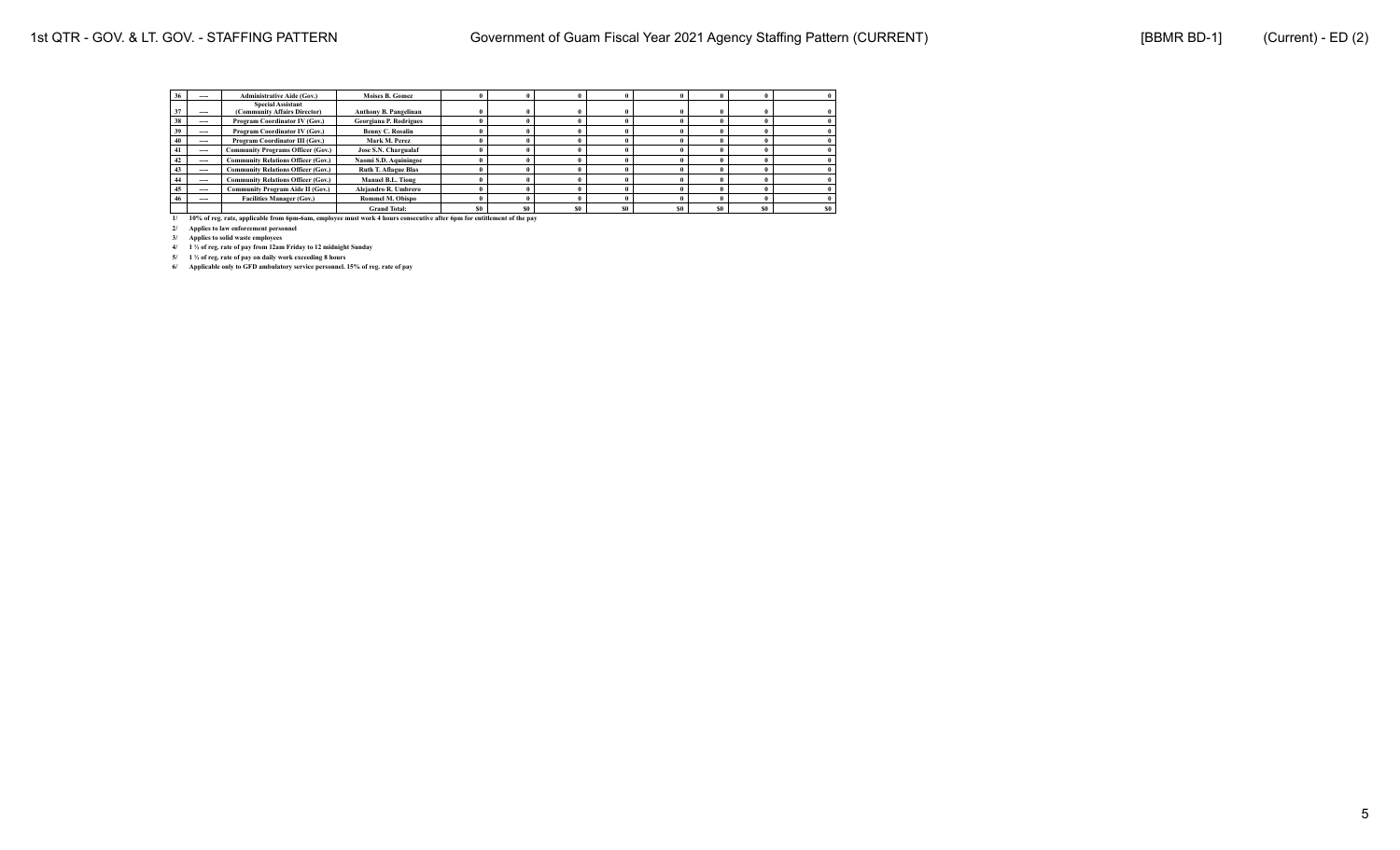| <b>FUNCTIONAL AREA:</b> | <b>GENERAL GOVERNMENT</b> |
|-------------------------|---------------------------|
|                         |                           |

| DEPARTMENT/AGENCY: | OFFICE OF I MAGA'HAGAN GUAHAN AND I SIGUNDO MAGA'LAHEN GUAHAN |
|--------------------|---------------------------------------------------------------|
|                    |                                                               |

**PROGRAM: EXECUTIVE DIRECTION**

**FUND: GENERAL FUND 5100A210200GA001** 

**1ST QUARTER: JANUARY - MARCH 2021**

|                 | <b>Input by Department</b> |                                  |                           |                          |             |              |                |                          |                |             |                 |                 |                        |                 |               | <b>Input by Department</b> |                     |                       |              |
|-----------------|----------------------------|----------------------------------|---------------------------|--------------------------|-------------|--------------|----------------|--------------------------|----------------|-------------|-----------------|-----------------|------------------------|-----------------|---------------|----------------------------|---------------------|-----------------------|--------------|
|                 |                            |                                  |                           |                          |             |              |                |                          |                |             |                 |                 |                        |                 |               |                            |                     |                       |              |
|                 | (A)                        | (B)                              | (C)                       | (D)                      | (E)         | (F)          | (G)            | (H)                      | (1)            | (J)         | (K)             | (L)             | (M)                    | (N)             | (0)           | (P)                        | (Q)                 | (R)                   | (S)          |
|                 |                            |                                  |                           |                          |             |              |                | Increment                |                |             |                 |                 |                        | <b>Benefits</b> |               |                            |                     |                       |              |
|                 | Position                   | Position<br>Title 1/             | Name of<br>Incumbent      | Grade /                  |             |              | Special*       |                          |                | $(E+F+G+I)$ | Retirement      | Retire (DDI)    | <b>Social Security</b> | Medicare        | Life          | Medical                    | Dental<br>(Premium) | <b>Total Benefits</b> | $(J+R)$      |
| No.             | Number                     |                                  |                           | <b>Step</b>              | Salary      | Overtime     |                | Date                     | Amt.           | Subtotal    | $(J * 26.97\%)$ | $(S19.01*26PP)$ | $(6.2\% * J)$          | $(1.45\% * J)$  | $\mathcal{U}$ | (Premium)                  |                     | $(K$ thru $Q$ )       | <b>TOTAL</b> |
| 47              | $\sim$                     | Maintenance Worker (Gov.)        | <b>Carmin Yosinao</b>     | $\overline{\phantom{a}}$ | 33,750      |              |                | $- - -$                  |                | 33,750      | 9,102           | 495             |                        | 489             | 187           | 4,673                      | 248                 | 15,194                | 48,944       |
| 48              | $\hspace{0.05cm} \cdots$   | <b>Maintenance Worker (Gov.)</b> | Alfred A. Aguon           | $\hspace{0.05cm} \cdots$ | 26,520      | $\mathbf{0}$ |                | $\hspace{0.05cm} \cdots$ |                | 26,520      | 7,152           |                 |                        | 385             | 187           | 8.676                      | 344                 | 16,744                | 43,264       |
| 49              | $\hspace{0.05cm} \cdots$   | <b>Maintenance Worker (Gov.)</b> | Sean M. Scroggs           | $\hspace{0.05cm} \cdots$ | 26.520      |              |                | $\sim$                   |                | 26,520      | 7,152           | 495             |                        | 385             | 187           |                            |                     | 8.219                 | 34,739       |
| 50              | $\hspace{0.05cm} \cdots$   | Program Coordinator IV (Gov.)    | <b>Raymond Y. Blas</b>    | $\hspace{0.05cm} \cdots$ | 55,000      | - 0          |                | $\sim$                   |                | 55,000      | 14,834          |                 |                        | 798             | 187           |                            |                     | 15.819                | 70,819       |
| 51              | $\cdots$                   | <b>Staff Assistant</b>           | <b>Matthew P. Quinata</b> | $\hspace{0.05cm} \cdots$ | 50,000      | - 0          |                | $\hspace{0.05cm} \cdots$ |                | 50,000      | 13,485          |                 |                        | 725             | 187           | 1.790                      | 248                 | 16.435                | 66,435       |
| 52              | $\hspace{0.05cm} \cdots$   | <b>Staff Assistant</b>           | William P. Taitingfong    | $\overline{\phantom{a}}$ | 50,000      | -0           |                | $\sim$                   |                | 50,000      | 13,485          |                 |                        | 725             | 187           |                            |                     | 14.397                | 64,397       |
| 53              | $\sim$                     |                                  |                           |                          |             |              |                | $- - -$                  |                |             |                 |                 |                        |                 |               |                            |                     | -0                    |              |
| 54              |                            |                                  |                           |                          |             |              |                | $\sim$                   |                |             |                 |                 |                        |                 |               |                            |                     | $\theta$              |              |
| 55              |                            |                                  |                           |                          |             |              |                |                          |                |             |                 |                 |                        |                 |               |                            |                     | $\sqrt{ }$            |              |
| 56              |                            |                                  |                           |                          |             |              |                |                          |                |             |                 |                 |                        |                 |               |                            |                     | $\theta$              |              |
| 57              |                            |                                  |                           |                          |             |              |                |                          |                |             |                 |                 |                        |                 |               |                            |                     |                       |              |
| 58              |                            |                                  |                           |                          |             |              |                |                          |                |             |                 |                 |                        |                 |               |                            |                     |                       |              |
| $\overline{59}$ |                            |                                  |                           |                          |             |              |                |                          |                |             |                 |                 |                        |                 |               |                            |                     |                       |              |
| 60              |                            |                                  |                           |                          |             |              |                |                          |                |             |                 |                 |                        |                 |               |                            |                     | $\mathbf{a}$          |              |
| 61              |                            |                                  |                           |                          |             |              |                |                          |                |             |                 |                 |                        |                 |               |                            |                     |                       |              |
| 62              |                            |                                  |                           |                          |             |              |                |                          |                |             | - 0             |                 |                        |                 |               |                            |                     | $\theta$              |              |
| 63              |                            |                                  |                           |                          |             |              |                |                          |                |             |                 |                 |                        |                 |               |                            |                     | -0                    |              |
| 64              |                            |                                  |                           |                          |             |              |                |                          |                |             | $\theta$        |                 |                        |                 |               |                            |                     | $\theta$              |              |
| 65              |                            |                                  |                           |                          |             |              |                |                          |                |             |                 |                 |                        |                 |               |                            |                     |                       |              |
| 66              |                            |                                  |                           |                          |             |              |                |                          |                |             | $\theta$        |                 |                        |                 |               |                            |                     | $\mathbf{a}$          |              |
| 67              |                            |                                  |                           |                          |             |              |                |                          |                |             |                 |                 |                        |                 |               |                            |                     |                       |              |
| 68              |                            |                                  |                           |                          |             |              |                |                          |                |             |                 |                 |                        |                 |               |                            |                     | $\theta$              |              |
| 69              |                            |                                  |                           |                          |             |              |                |                          |                |             |                 |                 |                        |                 |               |                            |                     |                       |              |
| 70              |                            |                                  |                           |                          |             | - 0          |                |                          |                |             | $\theta$        |                 |                        |                 |               |                            |                     | $\theta$              |              |
| 71              |                            |                                  |                           |                          |             | - 0          |                |                          |                |             |                 |                 |                        |                 |               |                            |                     | $\theta$              |              |
|                 |                            |                                  | Total:                    | $\hspace{0.05cm} \cdots$ | \$241,790   | \$0          | S <sub>0</sub> | $\overline{\phantom{a}}$ | S <sub>0</sub> | \$241,790   | \$65,210        | \$990           | S <sub>0</sub>         | \$3,507         | \$1,122       | \$15,139                   | \$840               | \$86,808              | \$328,598    |
|                 |                            |                                  | <b>Grand Total:</b>       | $\hspace{0.05cm} \cdots$ | \$3,171,068 | \$0          | \$0            | $\overline{\phantom{a}}$ | \$0            | \$3,171,068 | \$830,969       | \$16,335        | \$0                    | \$45,994        | \$10,285      | \$231.389                  | \$12,080            | \$1,147,052           | \$4,318,120  |

**\* Night Differential / Hazardous / Worker's Compensation / etc.**

**1/ Indicate "(LTA)" or "(Temp.)" next to Position Title (where applicable)**

|     |                |                                  |                               |          | <b>Input by Department</b>    |                |                |                     |                |                |                   |
|-----|----------------|----------------------------------|-------------------------------|----------|-------------------------------|----------------|----------------|---------------------|----------------|----------------|-------------------|
|     |                |                                  |                               |          | <b>Special Pay Categories</b> |                |                |                     |                |                |                   |
|     | (A)            | (B)                              | (C)                           | (D)      | (E)                           | (F)            | (G)            | (H)                 | (1)            | (J)            | (K)               |
|     |                |                                  |                               |          | 1/                            | 2/             | 3/             | 4/                  | 5/             | 6/             |                   |
|     |                |                                  |                               | Holiday  | Night<br><b>Differential</b>  |                |                | <b>Nurse Sunday</b> | <b>Nurse</b>   | <b>EMT</b>     |                   |
|     | Position       | <b>Position</b>                  | Name of                       | Pay      | Pay                           | Hazard         | Hazard         | Pay                 | Pay            | Pay            | $(D+E+F+G+H+I+J)$ |
| No. | Number         | Title                            | Incumbent                     |          | $10\%$                        | $10\%$         | 8%             | 1.5                 | 1.5            | 15%            | Subtotal          |
| 47  | $\overline{a}$ | <b>Maintenance Worker (Gov.)</b> | <b>Carmin Yosinao</b>         | \$0      | S <sub>0</sub>                | S <sub>0</sub> | S <sub>0</sub> | S <sub>0</sub>      | S <sub>0</sub> | S <sub>0</sub> | S <sub>0</sub>    |
| 48  | ----           | <b>Maintenance Worker (Gov.)</b> | Alfred A. Aguon               | $\theta$ |                               | $\theta$       | $\theta$       | $\theta$            |                | $\theta$       |                   |
| 49  | ----           | <b>Maintenance Worker (Gov.)</b> | Sean M. Scroggs               | $\theta$ | $\theta$                      | $\theta$       | $\theta$       | $\theta$            | $\theta$       | $\mathbf{0}$   |                   |
| 50  | $---$          | Program Coordinator IV (Gov.)    | <b>Raymond Y. Blas</b>        | $\theta$ |                               | $\theta$       | $\theta$       | $\theta$            | $\theta$       | $\bf{0}$       |                   |
| 51  | ----           | <b>Staff Assistant</b>           | Matthew P. Quinata            | $\bf{0}$ | $\theta$                      | $\theta$       | $\theta$       | $\theta$            | $\theta$       | $\mathbf{0}$   |                   |
| 52  | $\sim$         | <b>Staff Assistant</b>           | <b>William P. Taitingfong</b> | $\bf{0}$ | $\mathbf{0}$                  | $\mathbf{0}$   | $\bf{0}$       | $\theta$            | $\mathbf{0}$   | $\bf{0}$       |                   |
| 53  | ----           |                                  |                               | $\bf{0}$ | $\theta$                      | $\theta$       | $\theta$       | $\theta$            | $\theta$       | $\mathbf{0}$   |                   |
| 54  |                |                                  |                               | $\theta$ | $\mathbf{0}$                  | $\theta$       | $\theta$       | $\theta$            | $\mathbf{0}$   | $\mathbf{0}$   |                   |
| 55  |                |                                  |                               | $\bf{0}$ |                               | $\theta$       | $\theta$       | O                   |                | $\theta$       |                   |
| 56  |                |                                  |                               | $\theta$ | $\theta$                      | $\theta$       | $\theta$       | $\theta$            | $\theta$       | $\mathbf{0}$   |                   |
| 57  |                |                                  |                               | $\theta$ |                               | $\bf{0}$       | $\bf{0}$       | $\theta$            | $\theta$       | $\bf{0}$       |                   |
| 58  |                |                                  |                               | $\theta$ |                               | $\theta$       | $\theta$       | O                   |                | $\mathbf{0}$   |                   |
| 59  |                |                                  |                               | $\theta$ | $\mathbf{0}$                  | $\theta$       | $\theta$       | $\theta$            |                | $\mathbf{0}$   |                   |
| 60  |                |                                  |                               | $\theta$ | $\mathbf{0}$                  | $\bf{0}$       | $\theta$       | $\theta$            | $\theta$       | $\mathbf{0}$   |                   |
| 61  |                |                                  |                               | $\bf{0}$ | $\theta$                      | $\bf{0}$       | $\bf{0}$       | $\theta$            | $\theta$       | $\mathbf{0}$   | $\mathbf{0}$      |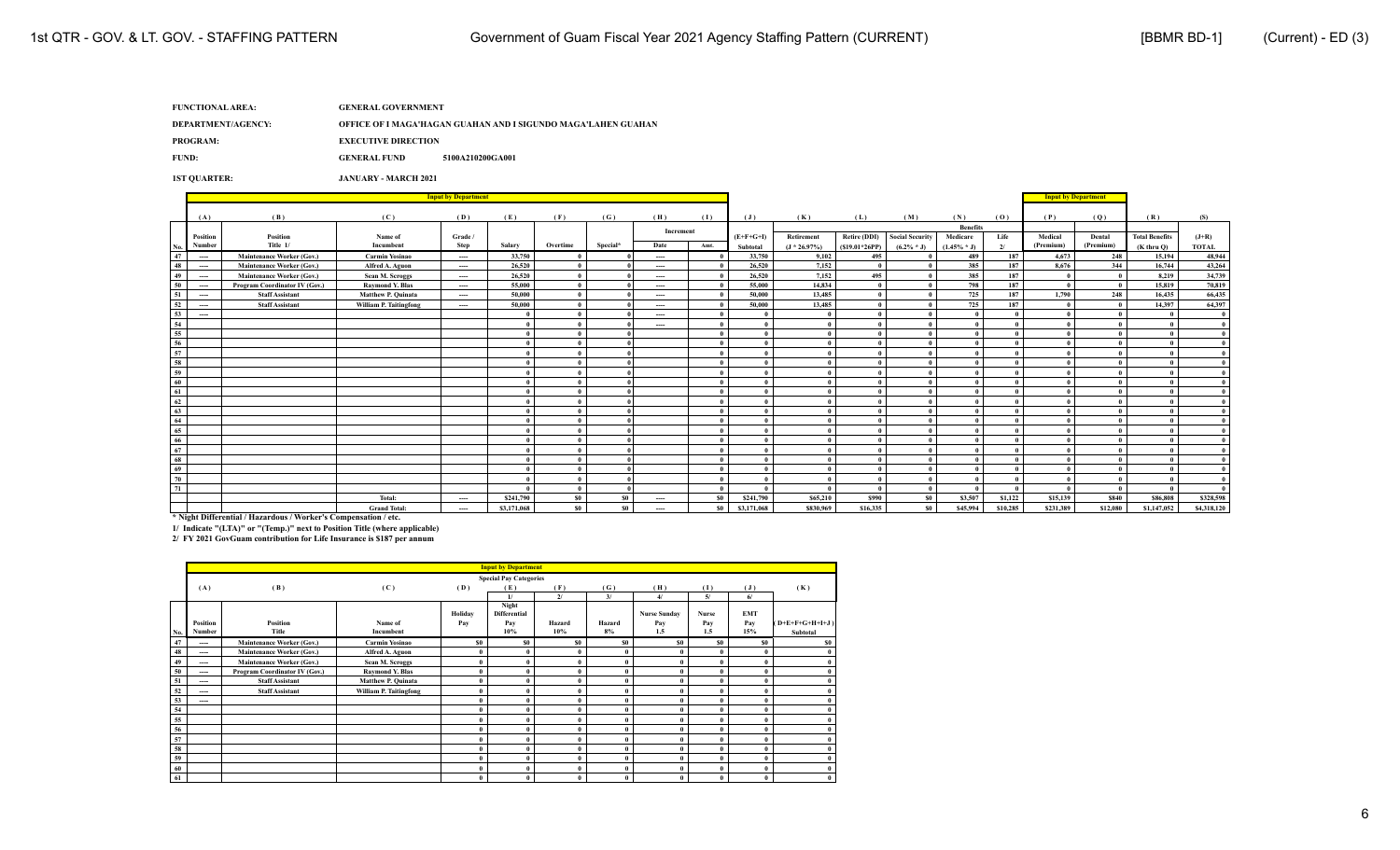| 62   |  |                     |    |                |           |     |                |                |                |     |
|------|--|---------------------|----|----------------|-----------|-----|----------------|----------------|----------------|-----|
| 03   |  |                     |    |                |           |     |                |                |                |     |
| - 04 |  |                     |    |                |           |     |                |                |                |     |
| 65   |  |                     |    |                |           |     |                |                |                |     |
| 66   |  |                     |    |                |           |     |                |                |                |     |
| 67   |  |                     |    |                |           |     |                |                |                |     |
| 68   |  |                     |    |                |           |     |                |                |                |     |
| 69   |  |                     |    |                |           |     |                |                |                |     |
| 70   |  |                     |    |                |           |     |                |                |                |     |
|      |  |                     |    |                |           |     |                |                |                |     |
|      |  | <b>Grand Total:</b> | S0 | S <sub>0</sub> | <b>SO</b> | \$0 | S <sub>0</sub> | S <sub>0</sub> | S <sub>0</sub> | SO. |

**2/ Applies to law enforcement personnel**

**3/ Applies to solid waste employees 4/ 1 ½ of reg. rate of pay from 12am Friday to 12 midnight Sunday**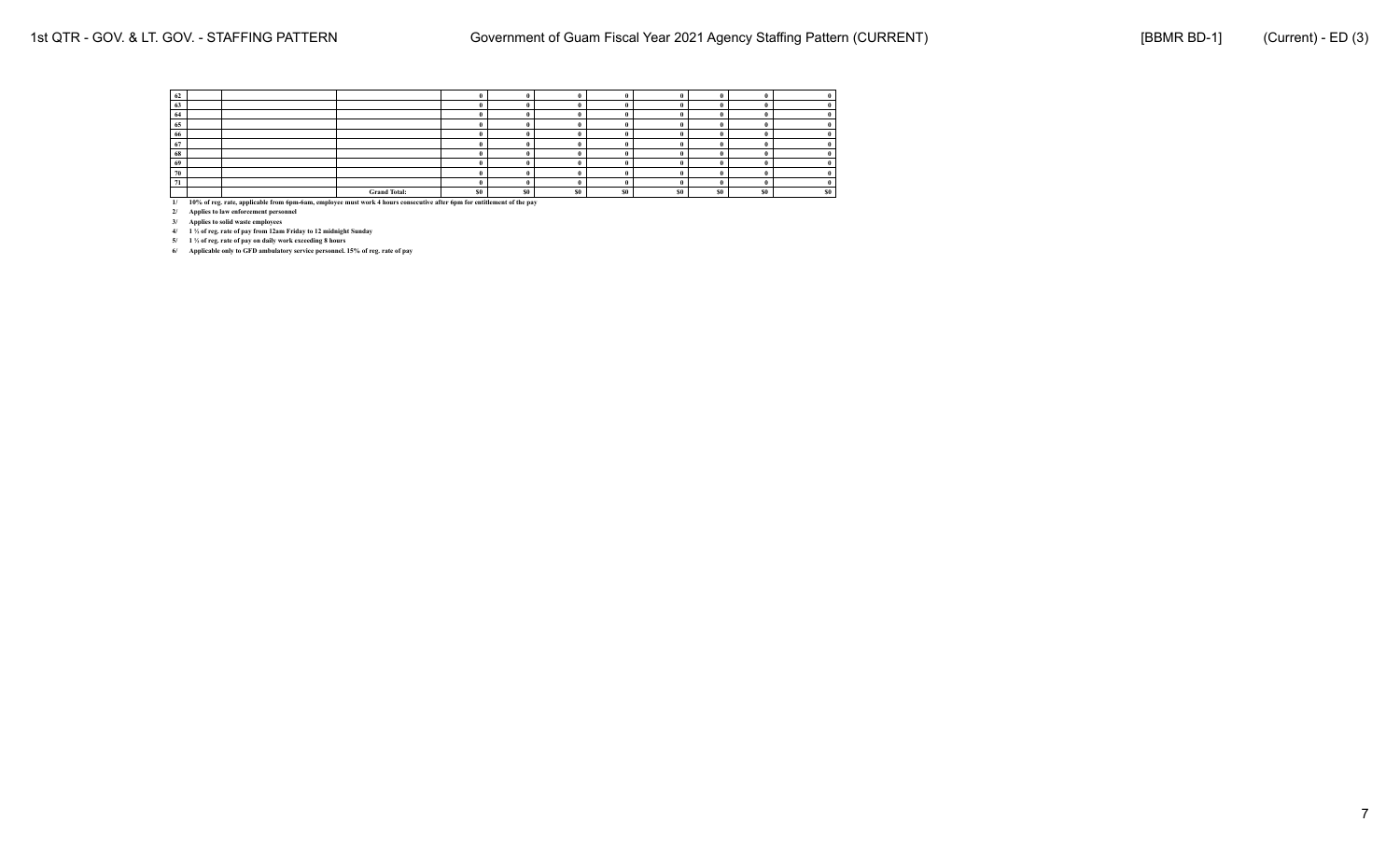| <b>FUNCTIONAL AREA:</b> | <b>GENERAL GOVERNMENT</b>  |                                                               |  |  |  |  |
|-------------------------|----------------------------|---------------------------------------------------------------|--|--|--|--|
| DEPARTMENT/AGENCY:      |                            | OFFICE OF I MAGA'HAGAN GUAHAN AND I SIGUNDO MAGA'LAHEN GUAHAN |  |  |  |  |
| PROGRAM:                | <b>GUAM LIAISON OFFICE</b> |                                                               |  |  |  |  |
| FUND:                   | <b>GENERAL FUND</b>        | 5100A210200LG009                                              |  |  |  |  |

**1ST QUARTER: JANUARY - MARCH 2021**

|                                                          |          |                                                        |                       | <b>Input by Department</b> |           |              |                |           |              |             |                 |                     |                        |                 |           | <b>Input by Department</b> |                     |                       |              |
|----------------------------------------------------------|----------|--------------------------------------------------------|-----------------------|----------------------------|-----------|--------------|----------------|-----------|--------------|-------------|-----------------|---------------------|------------------------|-----------------|-----------|----------------------------|---------------------|-----------------------|--------------|
|                                                          |          |                                                        |                       |                            |           |              |                |           |              |             |                 |                     |                        |                 |           |                            |                     |                       |              |
|                                                          | (A)      | (B)                                                    | (C)                   | (D)                        | (E)       | (F)          | (G)            | (H)       | (1)          | (J)         | (K)             | (L)                 | (M)                    | (N)             | (0)       | (P)                        | (Q)                 | (R)                   | (S)          |
|                                                          |          |                                                        |                       |                            |           |              |                | Increment |              |             |                 |                     |                        | <b>Benefits</b> |           |                            |                     |                       |              |
|                                                          | Position | Position<br>Title 1/                                   | Name of<br>Incumbent  | Grade /                    | Salary    |              |                | Date      |              | $(E+F+G+I)$ | Retirement      | <b>Retire (DDI)</b> | <b>Social Security</b> | Medicare        | Life      | Medical<br>(Premium)       | Dental<br>(Premium) | <b>Total Benefits</b> | $(J+R)$      |
| No.                                                      | Number   |                                                        |                       | Step                       |           | Overtime     | Special*       |           | Amt.         | Subtotal    | $(J * 26.97\%)$ | $(S19.01*26PP)$     | $(6.2\% * J)$          | $(1.45\% * J)$  | 2/        |                            |                     | $(K$ thru $Q$ )       | <b>TOTAL</b> |
| $\blacksquare$                                           | $\sim$   | <b>Special Assistant</b><br>(Washington, D.C. Liaison) | Madeleine Z. Bordallo | $-$                        | \$50,000  | SO.          | -50            | $\sim$    | \$0          | \$50,000    | \$13,485        | \$495               | SO.                    | \$725           | <b>SO</b> | - 80                       | \$0                 | \$14,705              | \$64,705     |
| $\frac{2}{\sqrt{2}}$                                     | $-$      | <b>Staff Assistant</b>                                 | Rosanna M. Mantanona  | $-$                        | 60,000    | $\mathbf{0}$ |                | $\sim$    | $\theta$     | 60,000      | 16,182          | 495                 |                        | 870             | 187       | 11,917                     | 468                 | 30,119                | 90,119       |
| $\overline{\mathbf{3}}$                                  |          |                                                        |                       |                            |           | $\mathbf{0}$ |                |           |              | - 0         |                 |                     |                        | $\theta$        |           |                            |                     | $\theta$              |              |
| $\frac{4}{1}$                                            |          |                                                        |                       |                            |           | $\mathbf{0}$ |                |           | $\theta$     | - 0         | $\theta$        |                     |                        | $\theta$        |           |                            |                     | $\theta$              |              |
|                                                          |          |                                                        |                       |                            | $\theta$  | $\mathbf{0}$ |                |           | $\mathbf{0}$ | - 0         | $\theta$        |                     |                        | $\theta$        |           |                            |                     |                       |              |
| $\begin{array}{r} 5 \\ \hline 6 \\ \hline 7 \end{array}$ |          |                                                        |                       |                            | $\theta$  | $\bf{0}$     |                |           | $\theta$     | - 0         | $\theta$        |                     |                        | $\theta$        |           |                            |                     |                       |              |
|                                                          |          |                                                        |                       |                            |           | $\bf{0}$     |                |           |              |             |                 |                     |                        | - 0             |           |                            |                     |                       |              |
| __<br>$\overline{\mathbf{8}}$                            |          |                                                        |                       |                            |           | $\mathbf{0}$ |                |           | $\theta$     | - 0         | $\theta$        |                     |                        | $\theta$        |           |                            |                     |                       |              |
|                                                          |          |                                                        |                       |                            |           | $\bf{0}$     |                |           |              |             | $\theta$        |                     |                        | $\theta$        |           |                            |                     |                       |              |
| $\frac{9}{10}$                                           |          |                                                        |                       |                            |           | $\mathbf{0}$ |                |           |              | - 0         | $\theta$        |                     |                        | $\theta$        |           |                            |                     |                       |              |
| $\frac{11}{12}$                                          |          |                                                        |                       |                            |           | $\bf{0}$     |                |           |              |             |                 |                     |                        | $\theta$        |           |                            |                     |                       |              |
|                                                          |          |                                                        |                       |                            |           | $\bf{0}$     |                |           |              | - 0         | $\theta$        |                     |                        | $\theta$        |           |                            |                     |                       |              |
| 13                                                       |          |                                                        |                       |                            |           | $\bf{0}$     |                |           | $\theta$     |             |                 |                     |                        | $\theta$        |           |                            |                     |                       |              |
| 14                                                       |          |                                                        |                       |                            |           | $\mathbf{0}$ |                |           |              |             |                 |                     |                        |                 |           |                            |                     |                       |              |
| 15                                                       |          |                                                        |                       |                            |           | $\bf{0}$     |                |           | $\theta$     |             |                 |                     |                        | $\theta$        |           |                            |                     |                       |              |
| $\frac{16}{17}$                                          |          |                                                        |                       |                            |           | $\bf{0}$     |                |           |              | - 0         | $\theta$        |                     |                        | $\theta$        |           |                            |                     |                       |              |
|                                                          |          |                                                        |                       |                            | 0         | $\bf{0}$     |                |           | $\theta$     | - 0         | $\theta$        |                     |                        | $\theta$        |           |                            |                     | $\theta$              |              |
| 18                                                       |          |                                                        |                       |                            |           | $\mathbf{0}$ |                |           |              | - 0         | $\theta$        |                     |                        | $\theta$        |           |                            |                     |                       |              |
| 19                                                       |          |                                                        |                       |                            | $\theta$  | $\mathbf{0}$ |                |           | $\theta$     | - 0         | $\theta$        |                     |                        | $\theta$        |           |                            |                     |                       |              |
|                                                          |          |                                                        |                       |                            | $\theta$  | $\bf{0}$     |                |           |              | - 0         | $\theta$        |                     |                        | $\theta$        |           |                            |                     |                       |              |
| $\frac{20}{21}$                                          |          |                                                        |                       |                            | $\theta$  | $\bf{0}$     |                |           | $\theta$     | - 0         | $\theta$        |                     |                        | $\theta$        |           |                            |                     |                       |              |
| $\frac{22}{2}$                                           |          |                                                        |                       |                            |           | $\mathbf{0}$ |                |           |              |             |                 |                     |                        |                 |           |                            |                     |                       |              |
| 23                                                       |          |                                                        |                       |                            |           | $\bf{0}$     |                |           | $\theta$     | - 0         |                 |                     |                        | $\theta$        |           |                            |                     |                       |              |
| $\frac{24}{25}$                                          |          |                                                        |                       |                            |           | $\bf{0}$     |                |           | $\theta$     |             |                 |                     |                        | $\theta$        |           |                            |                     |                       |              |
|                                                          |          |                                                        |                       |                            |           | $\bf{0}$     |                |           | $\theta$     |             |                 |                     |                        | - 0             |           |                            | - 0                 | $\theta$              |              |
|                                                          |          |                                                        | <b>Grand Total:</b>   | $- - -$                    | \$110,000 | \$0          | S <sub>0</sub> | $\sim$    | \$0          | \$110,000   | \$29,667        | \$990               | \$0                    | \$1,595         | \$187     | \$11,917                   | \$468               | \$44,824              | \$154,824    |

\* Night Differential / Hazardous / Worker's Compensation / etc.<br>1/ Indicate "(LTA)" or "(Temp.)" next to Position Title (where applicable)<br>2/ FY 2021 GovGuam contribution for Life Insurance is S187 per annum

|                         |          |                                                        |                       |          | <b>Input by Department</b>    |              |          |                     |                |                |                   |
|-------------------------|----------|--------------------------------------------------------|-----------------------|----------|-------------------------------|--------------|----------|---------------------|----------------|----------------|-------------------|
|                         |          |                                                        |                       |          | <b>Special Pay Categories</b> |              |          |                     |                |                |                   |
|                         | (A)      | (B)                                                    | (C)                   | (D)      | (E)                           | (F)          | (G)      | (H)                 | (I)            | $(\mathbf{J})$ | (K)               |
|                         |          |                                                        |                       |          | 1/                            | 21           | 3/       | 4/                  | 5/             | 6/             |                   |
|                         |          |                                                        |                       | Holiday  | Night<br><b>Differential</b>  |              |          | <b>Nurse Sunday</b> | <b>Nurse</b>   | <b>EMT</b>     |                   |
|                         | Position | Position                                               | Name of               | Pay      | Pay                           | Hazard       | Hazard   | Pay                 | Pay            | Pay            | $(D+E+F+G+H+I+J)$ |
| No.                     | Number   | Title                                                  | Incumbent             |          | 10%                           | 10%          | 8%       | 1.5                 | 1.5            | 15%            | Subtotal          |
| 1                       | $---$    | <b>Special Assistant</b><br>(Washington, D.C. Liaison) | Madeleine Z. Bordallo | \$0      | \$0                           | \$0          | \$0      | S <sub>0</sub>      | S <sub>0</sub> | \$0            | S <sub>0</sub>    |
| $\overline{2}$          | $---$    | <b>Staff Assistant</b>                                 | Rosanna M. Mantanona  | $\bf{0}$ | $\bf{0}$                      | $\mathbf{0}$ | $\bf{0}$ | $\theta$            | $\theta$       | $\bf{0}$       |                   |
| $\overline{\mathbf{3}}$ |          |                                                        |                       | $\bf{0}$ | $\theta$                      | $\mathbf{0}$ | $\bf{0}$ | $\theta$            | $\theta$       | $\bf{0}$       |                   |
| $\overline{4}$          |          |                                                        |                       | $\bf{0}$ | $\theta$                      | $\mathbf{0}$ | $\bf{0}$ | $\theta$            | $\theta$       | $\bf{0}$       |                   |
| 5                       |          |                                                        |                       | $\bf{0}$ | $\theta$                      | $\theta$     | $\theta$ | $\theta$            | $\theta$       | $\bf{0}$       |                   |
| 6                       |          |                                                        |                       | $\bf{0}$ | $\theta$                      | $\theta$     | $\bf{0}$ | $\theta$            | $\theta$       | $\bf{0}$       |                   |
| $\overline{7}$          |          |                                                        |                       | $\bf{0}$ | $\theta$                      | $\mathbf{0}$ | $\bf{0}$ | $\theta$            | $\theta$       | $\bf{0}$       |                   |
| 8                       |          |                                                        |                       | $\bf{0}$ | $\theta$                      | $\mathbf{0}$ | $\bf{0}$ | $\theta$            | $\theta$       | $\bf{0}$       |                   |
| 9                       |          |                                                        |                       | $\bf{0}$ | $\theta$                      | $\mathbf{0}$ | $\bf{0}$ | $\theta$            | $\theta$       | $\bf{0}$       |                   |
| 10                      |          |                                                        |                       | $\bf{0}$ | $\theta$                      | $\theta$     | $\bf{0}$ | $\theta$            | $\theta$       | $\bf{0}$       |                   |
| 11                      |          |                                                        |                       | $\bf{0}$ | $\theta$                      | $\mathbf{0}$ | $\bf{0}$ | $\theta$            | $\theta$       | $\bf{0}$       |                   |
| 12                      |          |                                                        |                       | $\bf{0}$ | $\theta$                      | $\theta$     | $\bf{0}$ | $\theta$            | $\theta$       | $\bf{0}$       |                   |
| 13                      |          |                                                        |                       | $\bf{0}$ | $\theta$                      | $\mathbf{0}$ | $\bf{0}$ | $\theta$            | $\theta$       | $\bf{0}$       |                   |
| 14                      |          |                                                        |                       | $\bf{0}$ | $\theta$                      | $\theta$     | $\bf{0}$ | $\theta$            | $\theta$       | $\bf{0}$       |                   |
| 15                      |          |                                                        |                       | $\bf{0}$ | $\bf{0}$                      | $\bf{0}$     | $\bf{0}$ | $\bf{0}$            | $\theta$       | $\bf{0}$       | $\theta$          |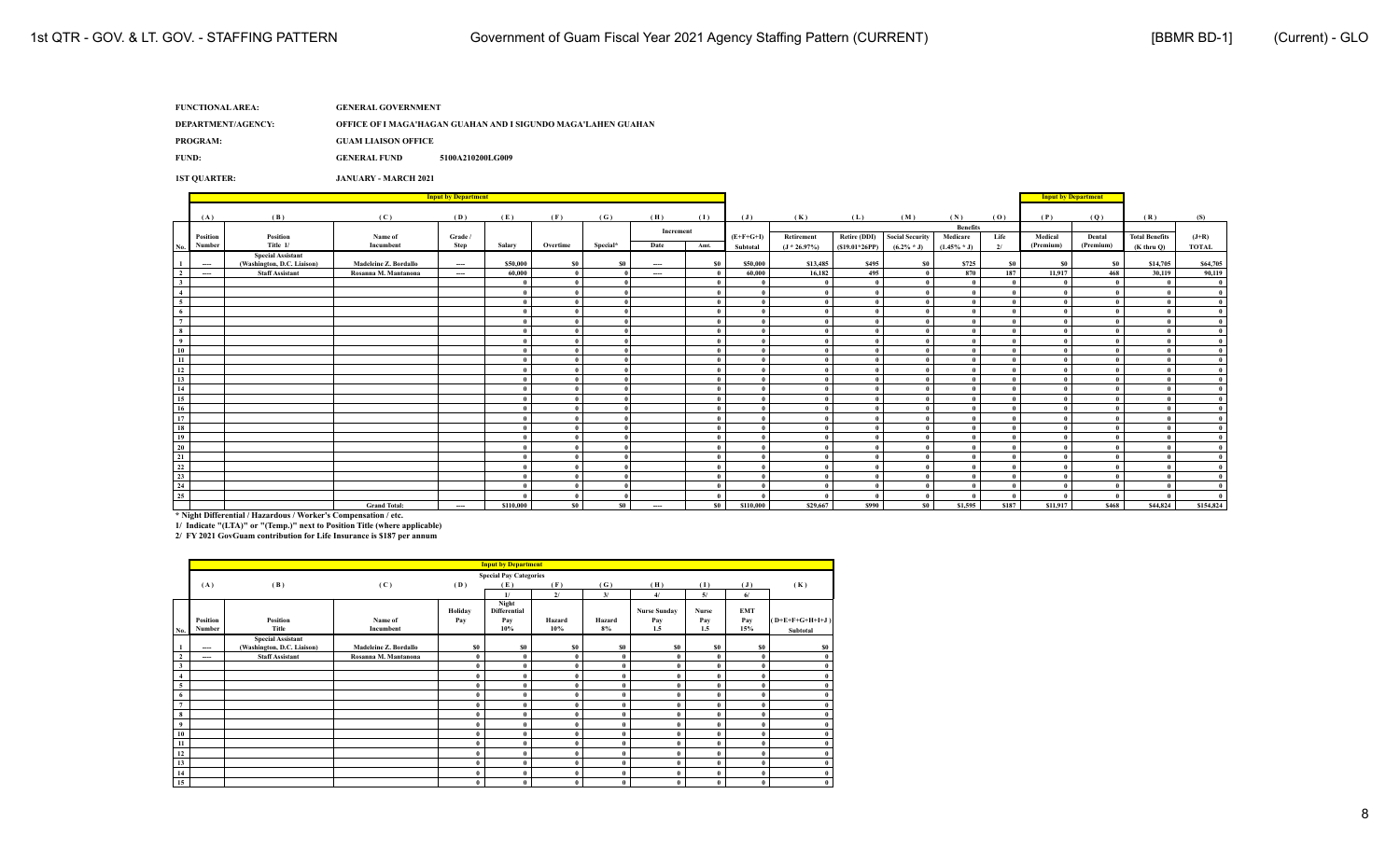| 16 |                                                                                                                        |  |                     |                |                |     |                |    |                |     |                |
|----|------------------------------------------------------------------------------------------------------------------------|--|---------------------|----------------|----------------|-----|----------------|----|----------------|-----|----------------|
| 17 |                                                                                                                        |  |                     |                |                |     |                |    |                |     |                |
| 18 |                                                                                                                        |  |                     |                |                |     |                |    |                |     |                |
| 19 |                                                                                                                        |  |                     |                |                |     |                |    |                |     |                |
| 20 |                                                                                                                        |  |                     |                |                |     |                |    |                |     |                |
| 21 |                                                                                                                        |  |                     |                |                |     |                |    |                |     |                |
| 22 |                                                                                                                        |  |                     |                |                |     |                |    |                |     |                |
| 23 |                                                                                                                        |  |                     |                |                |     |                |    |                |     |                |
|    |                                                                                                                        |  |                     |                |                |     |                |    |                |     |                |
| 25 |                                                                                                                        |  |                     |                |                |     |                |    |                |     |                |
|    |                                                                                                                        |  | <b>Grand Total:</b> | S <sub>0</sub> | S <sub>0</sub> | SO. | S <sub>0</sub> | S0 | S <sub>0</sub> | \$0 | S <sub>0</sub> |
| 1/ | 10% of reg. rate, applicable from 6pm-6am, employee must work 4 hours consecutive after 6pm for entitlement of the pay |  |                     |                |                |     |                |    |                |     |                |

**2/ Applies to law enforcement personnel**

**3/ Applies to solid waste employees 4/ 1 ½ of reg. rate of pay from 12am Friday to 12 midnight Sunday**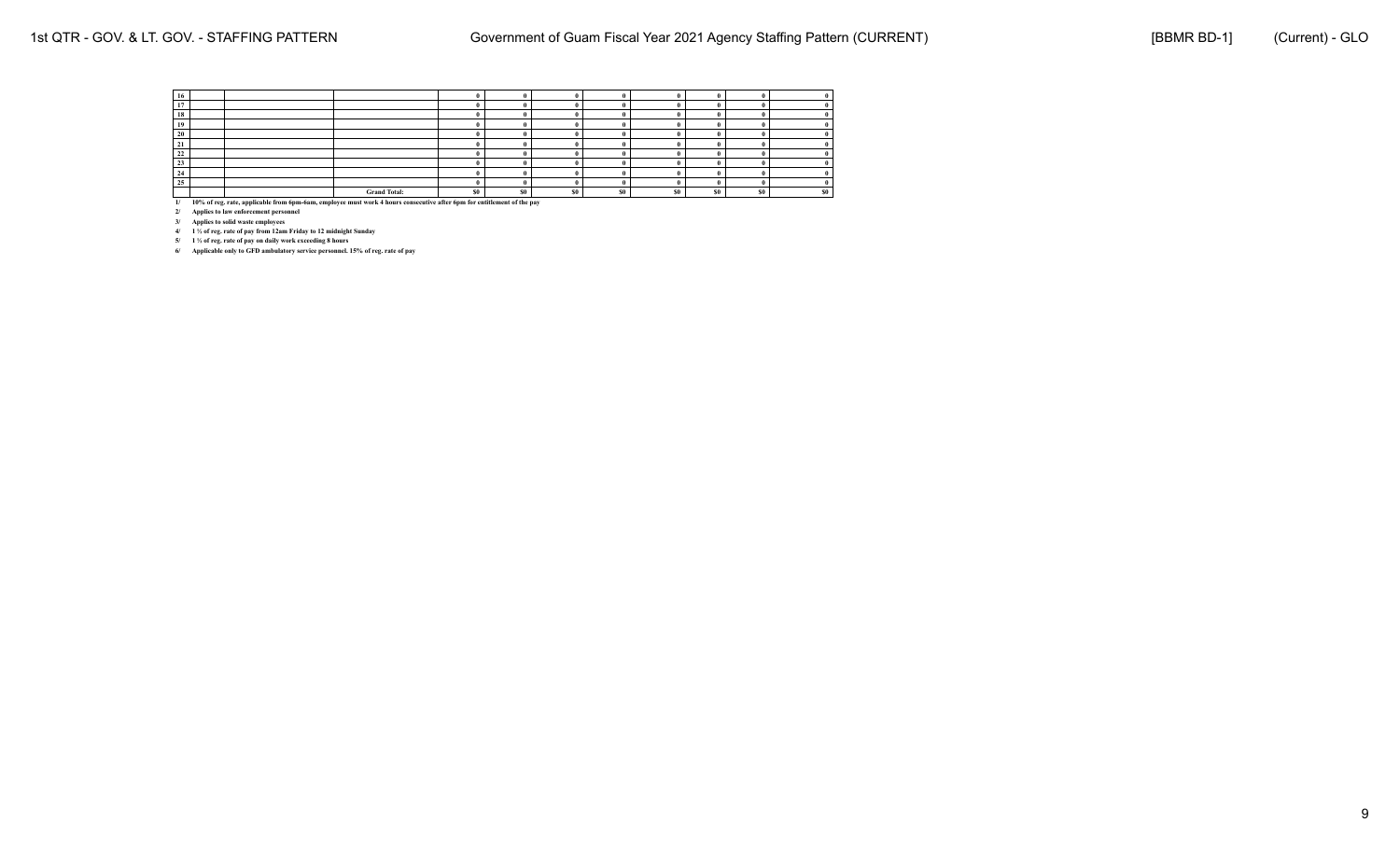| FUNCTIONAL AREA:   | <b>GENERAL GOVERNMENT</b>                                     |
|--------------------|---------------------------------------------------------------|
| DEPARTMENT/AGENCY: | OFFICE OF I MAGA'HAGAN GUAHAN AND I SIGUNDO MAGA'LAHEN GUAHAN |
| <b>PROGRAM:</b>    | <b>GOVERNMENT HOUSE</b>                                       |
| -------            |                                                               |

**FUND: GENERAL FUND 5100A210210SE007 (Per OFB Request)**

**1ST QUARTER: JANUARY - MARCH 2021 1ST QUARTER:**

|                           |                          |                                                        |                      | <b>Input by Department</b> |           |              |                |                          |              |                |                 |                 |                        |                 |          | <b>Input by Department</b> |           |                       |              |
|---------------------------|--------------------------|--------------------------------------------------------|----------------------|----------------------------|-----------|--------------|----------------|--------------------------|--------------|----------------|-----------------|-----------------|------------------------|-----------------|----------|----------------------------|-----------|-----------------------|--------------|
|                           |                          |                                                        |                      |                            |           |              |                |                          |              |                |                 |                 |                        |                 |          |                            |           |                       |              |
|                           | (A)                      | (B)                                                    | (C)                  | (D)                        | (E)       | (F)          | (G)            | (H)                      | (1)          | $(\mathbf{J})$ | (K)             | (L)             | (M)                    | (N)             | (0)      | (P)                        | (Q)       | (R)                   | (S)          |
|                           |                          |                                                        |                      |                            |           |              |                | Increment                |              |                |                 |                 |                        | <b>Benefits</b> |          |                            |           |                       |              |
|                           | Position                 | Position                                               | Name of              | Grade /                    |           |              |                |                          |              | $(E+F+G+I)$    | Retirement      | Retire (DDI)    | <b>Social Security</b> | Medicare        | Life     | Medical                    | Dental    | <b>Total Benefits</b> | $(J+R)$      |
| No.                       | Number                   | Title 1/                                               | Incumbent            | <b>Step</b>                | Salarv    | Overtime     | Special*       | Date                     | Amt.         | Subtotal       | $(J * 26.97\%)$ | $(S19.01*26PP)$ | $(6.2\% * J)$          | $(1.45\% * J)$  | 21       | (Premium)                  | (Premium) | $(K$ thru $Q$ )       | <b>TOTAL</b> |
| $\overline{1}$            | $---$                    | <b>Special Assistant</b><br>(Government House Manager) | Andrea M. Finona     | $-$                        | \$55,000  | SO.          | -50            | $\sim$                   | \$0          | \$55,000       | \$14,834        | \$495           | SO.                    | \$798           | \$187    | \$7,284                    | \$281     | \$23,879              | \$78,879     |
| $\overline{\phantom{a}2}$ | $\cdots$                 | Housekeeper (Gov.)                                     | Virginia L. McBride  | $\sim$                     | 33,911    | $\mathbf{0}$ |                | $\hspace{0.05cm} \cdots$ | $\theta$     | 33,911         | 9.146           | 495             |                        | 492             | 187      | 4,673                      | 248       | 15,241                | 49,152       |
| $\overline{\mathbf{3}}$   | $---$                    | <b>Staff Assistant</b>                                 | Loraine Q. Aguon     | $---$                      | 28,000    | $\bf{0}$     |                | $\sim$                   | $\theta$     | 28,000         | 7,552           |                 |                        | 406             | 187      | 4,673                      | 248       | 13,066                | 41,066       |
| $\overline{4}$            | $\overline{\phantom{a}}$ | <b>Staff Assistant</b>                                 | Josefa T. Pangelinan | $\sim$                     | 28,000    | $\mathbf{0}$ |                | $\sim$                   | $\mathbf{a}$ | 28,000         | 7,552           |                 |                        | 406             | 187      | 4,673                      | 248       | 13,066                | 41,066       |
| -5                        | $---$                    | <b>Staff Assistant</b>                                 | Mary S. Perez        | $-$                        | 28,000    | $\bf{0}$     |                | $- - -$                  | - 0          | 28,000         | 7,552           | 495             |                        | 406             | 187      | 4.673                      | 248       | 13,561                | 41,561       |
| 6                         |                          | <b>Maintenance Worker</b>                              | Glenn J. Quinata     |                            | 26,520    | $\mathbf{0}$ |                |                          | $\theta$     | 26,520         | 7,152           |                 |                        | 385             | 187      | 4,673                      | 248       | 12.645                | 39,165       |
| $7\overline{ }$           |                          |                                                        |                      |                            |           | $\mathbf{0}$ |                |                          | - 0          |                | - 0             |                 |                        | $\theta$        | $\theta$ |                            |           |                       |              |
| $\bf8$<br>-               |                          |                                                        |                      |                            |           | $\theta$     |                |                          | $\theta$     | - 0            | $\theta$        |                 |                        | $\mathbf{0}$    |          |                            |           |                       |              |
| 9                         |                          |                                                        |                      |                            |           | $\mathbf{0}$ |                |                          | $\theta$     |                | $\theta$        |                 |                        | $\mathbf{0}$    |          |                            |           |                       |              |
| 10                        |                          |                                                        |                      |                            |           | $\theta$     |                |                          |              |                | $\theta$        |                 |                        | $\theta$        |          |                            |           |                       |              |
| 11                        |                          |                                                        |                      |                            |           | $\mathbf{0}$ |                |                          | $\theta$     |                | $\theta$        |                 |                        | $\mathbf{0}$    |          |                            |           |                       |              |
| 12                        |                          |                                                        |                      |                            |           | $\theta$     |                |                          |              |                | $\theta$        |                 |                        | $\theta$        |          |                            |           |                       |              |
| 13                        |                          |                                                        |                      |                            |           | $\mathbf{0}$ |                |                          | $\mathbf{0}$ |                | $\mathbf{0}$    |                 |                        | $\theta$        |          |                            |           |                       |              |
| 14                        |                          |                                                        |                      |                            |           | $\theta$     |                |                          |              |                | $^{\circ}$      |                 |                        | $\theta$        |          |                            |           |                       |              |
| 15                        |                          |                                                        |                      |                            |           | $\theta$     |                |                          |              |                | $^{\circ}$      |                 |                        | - 0             |          |                            |           |                       |              |
| $\frac{16}{17}$           |                          |                                                        |                      |                            |           | $\theta$     |                |                          | $\theta$     |                | $\theta$        |                 |                        | $\theta$        |          |                            |           |                       |              |
| –                         |                          |                                                        |                      |                            |           | $\theta$     |                |                          | $\theta$     | - 0            | $\theta$        |                 |                        | - 0             |          |                            |           |                       |              |
| 18                        |                          |                                                        |                      |                            |           | $\theta$     |                |                          |              |                | $^{\circ}$      |                 |                        | $\theta$        |          |                            |           |                       |              |
| 19                        |                          |                                                        |                      |                            |           | $\theta$     |                |                          |              | - 0            | $\theta$        |                 |                        | - 0             |          |                            |           |                       |              |
| $\overline{20}$           |                          |                                                        |                      |                            |           | $\theta$     |                |                          |              |                | - 0             |                 |                        | $\theta$        |          |                            |           |                       |              |
| 21                        |                          |                                                        |                      |                            |           | $\theta$     |                |                          |              |                | $\theta$        |                 |                        |                 |          |                            |           |                       |              |
| $\overline{22}$           |                          |                                                        |                      |                            |           | $\mathbf{0}$ |                |                          |              |                | $\theta$        |                 |                        | $\theta$        |          |                            |           |                       |              |
| 23                        |                          |                                                        |                      |                            |           | $\theta$     |                |                          |              | - 0            | $\theta$        |                 |                        | - 0             |          |                            |           |                       |              |
| $\frac{24}{5}$            |                          |                                                        |                      |                            |           | $\bf{0}$     |                |                          | $\theta$     |                |                 |                 |                        | $\theta$        |          |                            |           |                       |              |
| 25                        |                          |                                                        |                      |                            |           | $\mathbf{0}$ |                |                          | $\theta$     |                | $\theta$        |                 |                        | - 0             |          |                            |           |                       |              |
|                           |                          |                                                        | <b>Grand Total:</b>  | $\cdots$                   | \$199,431 | \$0          | S <sub>0</sub> | $\hspace{0.05cm} \cdots$ | \$0          | \$199,431      | \$53,788        | \$1,485         | \$0                    | \$2,893         | \$1,122  | \$30,649                   | \$1,521   | \$91,458              | \$290,889    |

\* Night Differential / Hazardous / Worker's Compensation / etc.<br>1/ Indicate "(LTA)" or "(Temp.)" next to Position Title (where applicable)<br>2/ FY 2020 GovGuam contribution for Life Insurance is S187 per annum

|                         |                | <b>Input by Department</b>                             |                      |              |                               |              |          |                     |                |                |                   |  |  |
|-------------------------|----------------|--------------------------------------------------------|----------------------|--------------|-------------------------------|--------------|----------|---------------------|----------------|----------------|-------------------|--|--|
|                         |                |                                                        |                      |              | <b>Special Pay Categories</b> |              |          |                     |                |                |                   |  |  |
|                         | (A)            | (B)                                                    | (C)                  | (D)          | (E)                           | (F)          | (G)      | (H)                 | (1)            | $(\mathbf{J})$ | (K)               |  |  |
|                         |                |                                                        |                      |              | 1/                            | 21           | 3/       | 4/                  | 5/             | 6/             |                   |  |  |
|                         |                |                                                        |                      | Holiday      | Night<br>Differential         |              |          | <b>Nurse Sunday</b> | <b>Nurse</b>   | <b>EMT</b>     |                   |  |  |
|                         | Position       | Position                                               | Name of              | Pay          | Pay                           | Hazard       | Hazard   | Pay                 | Pay            | Pay            | $(D+E+F+G+H+I+J)$ |  |  |
| No.                     | Number         | Title                                                  | Incumbent            |              | 10%                           | 10%          | 8%       | 1.5                 | 1.5            | 15%            | Subtotal          |  |  |
|                         | $---$          | <b>Special Assistant</b><br>(Government House Manager) | Andrea M. Finona     | \$0          | S <sub>0</sub>                | \$0          | \$0      | S <sub>0</sub>      | S <sub>0</sub> | \$0            | S <sub>0</sub>    |  |  |
| $\overline{2}$          | $---$          | Housekeeper (Gov.)                                     | Virginia L. McBride  | $\bf{0}$     | $\theta$                      | $\mathbf{0}$ | $\bf{0}$ | $\theta$            | $\theta$       | $\mathbf{0}$   |                   |  |  |
| $\overline{\mathbf{3}}$ | $\overline{a}$ | <b>Staff Assistant</b>                                 | Loraine Q. Aguon     | $\mathbf{0}$ | $\theta$                      | $\theta$     | $\theta$ | $\theta$            | $\theta$       | $\mathbf{0}$   |                   |  |  |
| $\overline{4}$          | $---$          | <b>Staff Assistant</b>                                 | Josefa T. Pangelinan | $\bf{0}$     | $\theta$                      | $\theta$     | $\bf{0}$ | $\theta$            | $\theta$       | $\mathbf{0}$   |                   |  |  |
| 5                       | $- - -$        | <b>Staff Assistant</b>                                 | Mary S. Perez        | $\bf{0}$     |                               |              | $\theta$ | $\theta$            |                | $\mathbf{0}$   |                   |  |  |
| 6                       |                | <b>Maintenance Worker</b>                              | Glenn J. Quinata     | $\theta$     | $\theta$                      |              | $\bf{0}$ | $\theta$            | $\theta$       | $\mathbf{0}$   |                   |  |  |
| $\overline{7}$          |                |                                                        |                      | $\theta$     | $\theta$                      | $\mathbf{0}$ | $\bf{0}$ | $\theta$            | $\theta$       | $\mathbf{0}$   |                   |  |  |
| 8                       |                |                                                        |                      | $\bf{0}$     | $\theta$                      | $\theta$     | $\theta$ | $\theta$            | $\theta$       | $\bf{0}$       |                   |  |  |
| 9                       |                |                                                        |                      | $\bf{0}$     | $\theta$                      | $\theta$     | $\bf{0}$ | $\theta$            | $\theta$       | $\bf{0}$       |                   |  |  |
| 10                      |                |                                                        |                      | $\bf{0}$     |                               | $\theta$     | $\bf{0}$ | $\theta$            | $\theta$       | $\mathbf{0}$   |                   |  |  |
| 11                      |                |                                                        |                      | $\mathbf{0}$ | $\theta$                      | $\theta$     | $\theta$ | $\theta$            | $\theta$       | $\mathbf{0}$   |                   |  |  |
| 12                      |                |                                                        |                      | $\theta$     | $\theta$                      |              | $\bf{0}$ | $\theta$            | $\theta$       | $\bf{0}$       |                   |  |  |
| 13                      |                |                                                        |                      | $\bf{0}$     | $\theta$                      | $\mathbf{0}$ | $\theta$ | $\theta$            | $\theta$       | $\bf{0}$       |                   |  |  |
| 14                      |                |                                                        |                      | $\theta$     | $\theta$                      | $\mathbf{0}$ | $\bf{0}$ | $\theta$            | $\theta$       | $\bf{0}$       |                   |  |  |
| 15                      |                |                                                        |                      | $\bf{0}$     | $\theta$                      | $\mathbf{0}$ | $\bf{0}$ | $\bf{0}$            | $\theta$       | $\bf{0}$       | $\theta$          |  |  |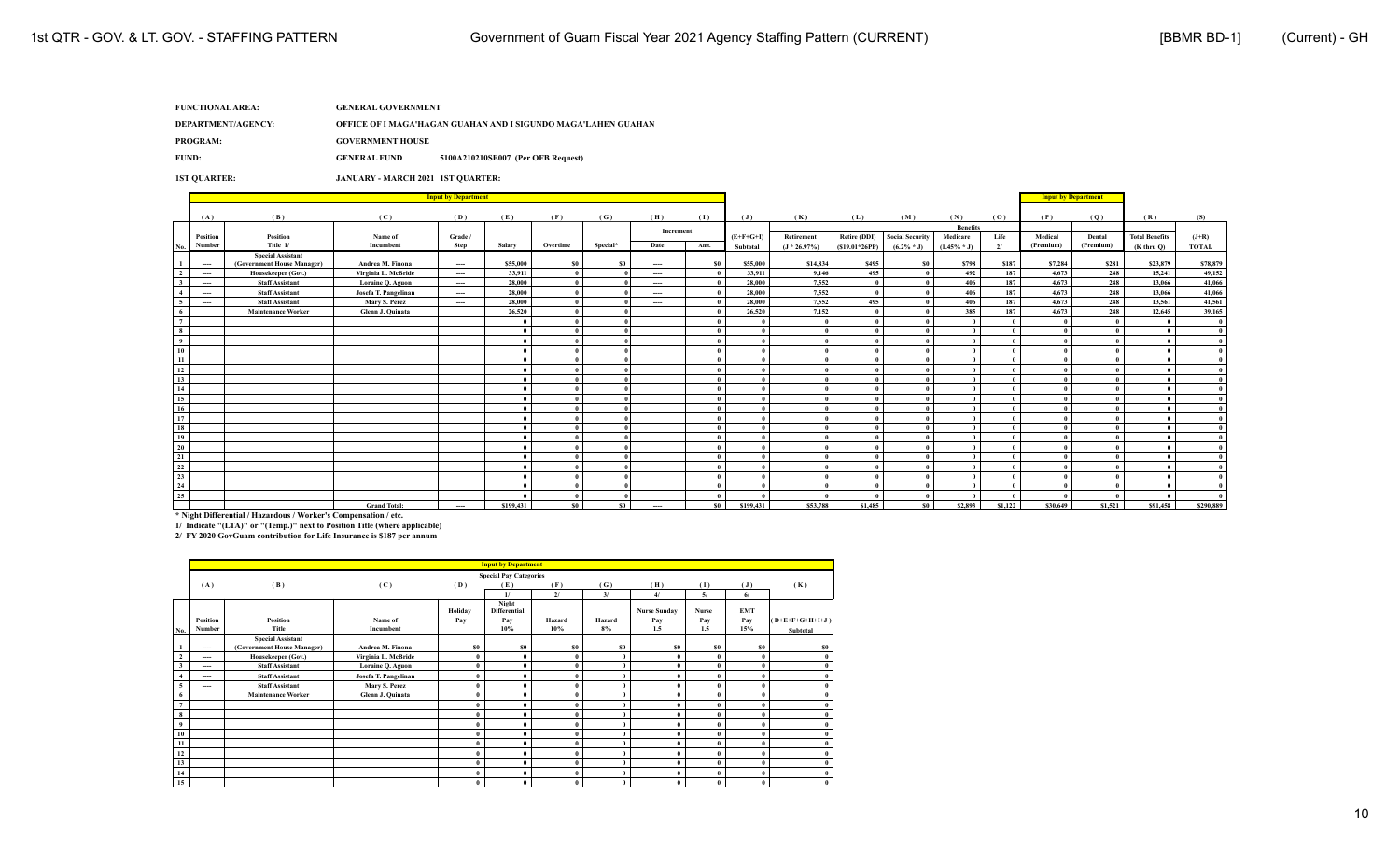| 16 |                                                                                                                           |  |                     |                |                |     |                |     |                |     | $\mathbf{0}$   |
|----|---------------------------------------------------------------------------------------------------------------------------|--|---------------------|----------------|----------------|-----|----------------|-----|----------------|-----|----------------|
| 17 |                                                                                                                           |  |                     |                |                |     |                |     |                |     |                |
| 18 |                                                                                                                           |  |                     |                |                |     |                |     |                |     |                |
| 19 |                                                                                                                           |  |                     | 0              |                |     |                |     |                |     | 0              |
| 20 |                                                                                                                           |  |                     |                |                |     |                |     |                |     |                |
| 21 |                                                                                                                           |  |                     |                |                |     |                |     |                |     |                |
| 22 |                                                                                                                           |  |                     |                |                |     |                |     |                |     |                |
| 23 |                                                                                                                           |  |                     |                |                |     |                |     |                |     |                |
| 24 |                                                                                                                           |  |                     |                |                |     |                |     |                |     |                |
| 25 |                                                                                                                           |  |                     |                |                |     |                |     |                |     |                |
|    |                                                                                                                           |  | <b>Grand Total:</b> | S <sub>0</sub> | S <sub>0</sub> | \$0 | S <sub>0</sub> | \$0 | S <sub>0</sub> | \$0 | S <sub>0</sub> |
|    | 1/ 10% of reg. rate, applicable from 6pm-6am, employee must work 4 hours consecutive after 6pm for entitlement of the pay |  |                     |                |                |     |                |     |                |     |                |

**2/ Applies to law enforcement personnel**

**3/ Applies to solid waste employees 4/ 1 ½ of reg. rate of pay from 12am Friday to 12 midnight Sunday**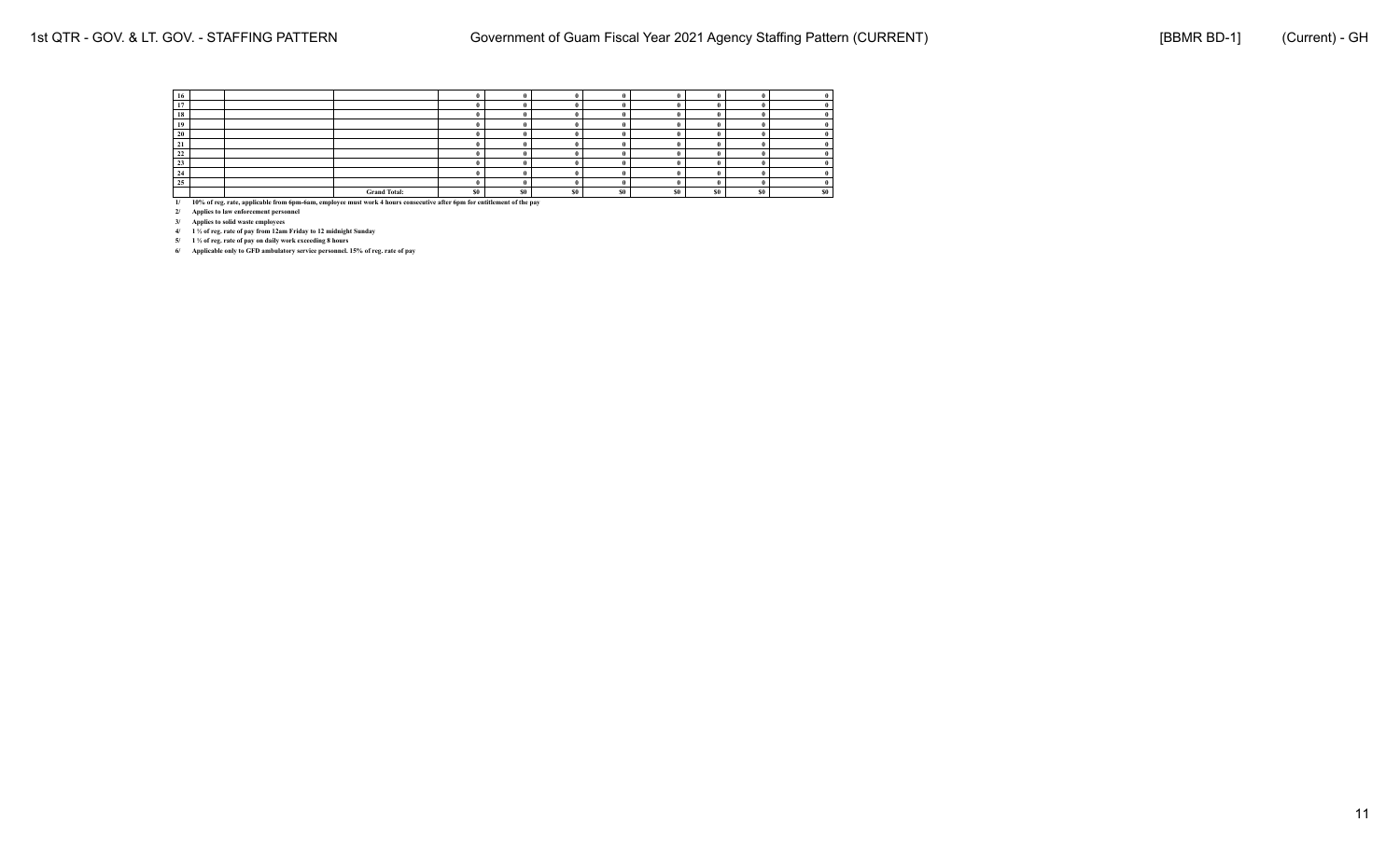| <b>FUNCTIONAL AREA:</b> | <b>GENERAL GOVERNMENT</b> |
|-------------------------|---------------------------|
|                         |                           |

|  | DEPARTMENT/AGENCY: | OFFICE OF I MAGA'HAGAN GUAHAN AND I SIGUNDO MAGA'LAHEN GUAHAN |
|--|--------------------|---------------------------------------------------------------|
|--|--------------------|---------------------------------------------------------------|

**PROGRAM: OFFICE OF I SIGUNDO MAGA'LAHEN GUAHAN**

**FUND: GENERAL FUND 5100A210300GA001** 

**1ST QUARTER: JANUARY - MARCH 2021 1ST QUARTER:**

|                         |                          | <b>Input by Department</b>                                                    |                              |                          |           |                |          |                          |              |                |                |                 |                        |                 |         | <b>Input by Department</b> |           |                       |              |
|-------------------------|--------------------------|-------------------------------------------------------------------------------|------------------------------|--------------------------|-----------|----------------|----------|--------------------------|--------------|----------------|----------------|-----------------|------------------------|-----------------|---------|----------------------------|-----------|-----------------------|--------------|
|                         |                          |                                                                               |                              |                          |           |                |          |                          |              |                |                |                 |                        |                 |         |                            |           |                       |              |
|                         | (A)                      | (B)                                                                           | (C)                          | (D)                      | (E)       | (F)            | (G)      | (H)                      | (1)          | $(\mathbf{J})$ | (K)            | (L)             | (M)                    | (N)             | (0)     | (P)                        | (0)       | (R)                   | (S)          |
|                         |                          |                                                                               |                              |                          |           |                |          | Increment                |              |                |                |                 |                        | <b>Benefits</b> |         |                            |           |                       |              |
|                         | Position                 | Position                                                                      | Name of                      | Grade /                  |           |                |          |                          |              | $(E+F+G+I)$    | Retirement     | Retire (DDI)    | <b>Social Security</b> | Medicare        | Life    | Medical                    | Dental    | <b>Total Benefits</b> | $(J+R)$      |
| No.                     | Number                   | Title 1/                                                                      | Incumbent                    | Step                     | Salary    | Overtime       | Special* | Date                     | Amt.         | Subtotal       | $(J * 26.97%)$ | $(S19.01*26PP)$ | $(6.2\% * J)$          | $(1.45\% * J)$  | 21      | (Premium)                  | (Premium) | $(K$ thru $Q)$        | <b>TOTAL</b> |
| $\mathbf{1}$            | $---$                    | <b>Lieutenant Governor</b>                                                    | Joshua F. Tenorio            | $-$                      | \$85,000  | S <sub>0</sub> | \$0      | $\overline{\phantom{a}}$ | \$0          | \$85,000       | S <sub>0</sub> | S <sub>0</sub>  | \$0                    | \$1,233         | \$187   | \$4,673                    | \$248     | \$6,341               | \$91,341     |
| $\frac{2}{\sqrt{2}}$    | $\overline{\phantom{a}}$ | <b>Special Assistant (Executive</b><br><b>Assistant to the Lt. Governor</b> ) | Josephine C. Cepeda          | $\hspace{0.05cm} \cdots$ | 65,000    | $\theta$       |          | $-$                      | $\theta$     | 65,000         | 17,531         |                 |                        | 943             | 187     |                            | - 0       | 18.661                | 83,661       |
| $\overline{\mathbf{3}}$ | $\overline{\phantom{a}}$ | Program Director (Gov.)                                                       | Robert J.G. San Agustin II   | $\sim$                   | 55,000    | $\theta$       |          | $\sim$                   | $\mathbf{0}$ | 55,000         | 14.834         | 495             |                        | 798             | 187     | 1,790                      | 248       | 18.352                | 73,352       |
| $\overline{4}$          | $\overline{\phantom{a}}$ | <b>Staff Assistant</b>                                                        | <b>Agusto B. Aflague</b>     | $\hspace{0.05cm} \cdots$ | 55,000    | $\mathbf{0}$   |          | $\hspace{0.05cm} \cdots$ | $\theta$     | 55,000         | 14,834         |                 |                        | 798             | 187     | 1,790                      | 248       | 17.857                | 72,857       |
| -5                      | $\overline{\phantom{a}}$ | Program Director (Gov.)                                                       | <b>George M. Flores</b>      | $-$                      | 55,000    | $\theta$       |          | $\overline{\phantom{a}}$ | $\theta$     | 55,000         | 14.834         | 495             |                        | 798             | 187     | 4.673                      | 248       | 21.235                | 76,235       |
| $\frac{6}{1}$           | 1.11                     | Program Coordinator III (Gov.)                                                | <b>Florentina A. Terlaie</b> | $-$                      | 40,762    | $\theta$       |          | $-$                      | $\mathbf{0}$ | 40.762         | 10,994         |                 |                        | 591             | 187     |                            |           | 11,772                | 52,534       |
| $7\overline{ }$         |                          |                                                                               |                              |                          |           | $\mathbf{0}$   |          |                          |              |                |                |                 |                        | $\theta$        |         |                            |           |                       |              |
| $\frac{8}{1}$           |                          |                                                                               |                              |                          |           | $\theta$       |          |                          | $\mathbf{0}$ |                |                |                 |                        | $\theta$        |         |                            |           | $\theta$              |              |
| $\overline{9}$<br>∸     |                          |                                                                               |                              |                          |           | $\theta$       |          |                          | $\theta$     |                | $\mathbf{0}$   |                 |                        | $\theta$        |         |                            |           | $\theta$              |              |
| 10                      |                          |                                                                               |                              |                          |           | $\theta$       |          |                          | $\theta$     |                | $\theta$       |                 |                        | $\theta$        |         |                            |           |                       |              |
| 11                      |                          |                                                                               |                              |                          |           | $\theta$       |          |                          | $\theta$     |                |                |                 |                        | $\theta$        |         |                            |           |                       |              |
| 12                      |                          |                                                                               |                              |                          |           | $\theta$       |          |                          | $\theta$     |                | $\theta$       |                 |                        | $\theta$        |         |                            |           |                       |              |
| $\frac{13}{2}$          |                          |                                                                               |                              |                          |           | $\theta$       |          |                          | $\theta$     |                | $\theta$       |                 |                        | $\theta$        |         |                            |           |                       |              |
| 14                      |                          |                                                                               |                              |                          |           | $\theta$       |          |                          |              |                | $\theta$       |                 |                        |                 |         |                            |           |                       |              |
| 15                      |                          |                                                                               |                              |                          |           | $\theta$       |          |                          | $\theta$     |                | $\theta$       |                 |                        | $\theta$        |         |                            |           |                       |              |
| 16                      |                          |                                                                               |                              |                          |           | $\theta$       |          |                          | $\theta$     |                | $\theta$       |                 |                        | $\theta$        |         |                            |           |                       |              |
| 17                      |                          |                                                                               |                              |                          |           | $\theta$       |          |                          | $\theta$     |                | $\theta$       |                 |                        | $\theta$        |         |                            |           |                       |              |
| 18                      |                          |                                                                               |                              |                          |           | $\theta$       |          |                          |              |                |                |                 |                        |                 |         |                            |           |                       |              |
| 19                      |                          |                                                                               |                              |                          |           | $\theta$       |          |                          | $\theta$     |                |                |                 |                        | $\theta$        |         |                            |           |                       |              |
| $\overline{20}$         |                          |                                                                               |                              |                          |           | $\theta$       |          |                          | $\theta$     |                |                |                 |                        |                 |         |                            |           |                       |              |
| 21                      |                          |                                                                               |                              |                          |           |                |          |                          |              |                |                |                 |                        |                 |         |                            |           |                       |              |
| $22\,$                  |                          |                                                                               |                              |                          |           | $\theta$       |          |                          |              |                |                |                 |                        | $\theta$        |         |                            |           |                       |              |
| $\frac{23}{24}$         |                          |                                                                               |                              |                          |           | $\theta$       |          |                          | $\theta$     |                | $\theta$       |                 |                        | $\theta$        |         |                            |           |                       |              |
|                         |                          |                                                                               |                              |                          |           | $\mathbf{0}$   |          |                          | $\theta$     | - 0            | $\theta$       |                 |                        | $\theta$        |         |                            |           | $\theta$              |              |
| $\overline{25}$         |                          |                                                                               |                              |                          |           | $\theta$       |          |                          | $\theta$     |                |                |                 |                        | $\theta$        |         |                            |           | $\mathbf{a}$          |              |
|                         |                          |                                                                               | <b>Grand Total:</b>          | $-$                      | \$355,762 | \$0            | \$0      | $-$                      | \$0          | \$355,762      | \$73,027       | <b>\$990</b>    | \$0                    | \$5,161         | \$1,122 | \$12,926                   | \$992     | \$94,218              | \$449,980    |

**\* Night Differential / Hazardous / Worker's Compensation / etc. 1/ Indicate "(LTA)" or "(Temp.)" next to Position Title (where applicable)**

|                |                          |                                                                              |                            |          | <b>Input by Department</b>    |                |                |                     |                |                |                   |
|----------------|--------------------------|------------------------------------------------------------------------------|----------------------------|----------|-------------------------------|----------------|----------------|---------------------|----------------|----------------|-------------------|
|                |                          |                                                                              |                            |          | <b>Special Pay Categories</b> |                |                |                     |                |                |                   |
|                | (A)                      | (B)                                                                          | (C)                        | (D)      | (E)                           | (F)            | (G)            | (H)                 | (I)            | (J)            | (K)               |
|                |                          |                                                                              |                            |          | 1/                            | 21             | 3/             | 4/                  | 5/             | 6/             |                   |
|                |                          |                                                                              |                            | Holiday  | Night<br><b>Differential</b>  |                |                | <b>Nurse Sunday</b> | <b>Nurse</b>   | <b>EMT</b>     |                   |
|                | <b>Position</b>          | Position                                                                     | Name of                    | Pay      | Pay                           | Hazard         | Hazard         | Pay                 | Pay            | Pay            | $(D+E+F+G+H+I+J)$ |
| No.            | Number                   | Title                                                                        | Incumbent                  |          | 10%                           | 10%            | 8%             | 1.5                 | 1.5            | 15%            | Subtotal          |
|                | $- - -$                  | <b>Lieutenant Governor</b>                                                   | Joshua F. Tenorio          | \$0      | S <sub>0</sub>                | S <sub>0</sub> | S <sub>0</sub> | \$0                 | S <sub>0</sub> | S <sub>0</sub> | S <sub>0</sub>    |
| $\overline{2}$ | $---$                    | <b>Special Assistant (Executive</b><br><b>Assistant to the Lt. Governor)</b> | Josephine C. Cepeda        | $\bf{0}$ | $\theta$                      | $\theta$       | $\theta$       | $\bf{0}$            | $\mathbf{0}$   | $\theta$       |                   |
| $\mathbf{3}$   | ----                     | Program Director (Gov.)                                                      | Robert J.G. San Agustin II | $\theta$ | $\theta$                      | $\theta$       | $\theta$       | $\theta$            | $\bf{0}$       | $\theta$       |                   |
| $\overline{4}$ | $\overline{\phantom{a}}$ | <b>Staff Assistant</b>                                                       | <b>Agusto B. Aflague</b>   | $\theta$ | $\theta$                      | $\theta$       | $\theta$       | $\theta$            | $\mathbf{0}$   | $\theta$       |                   |
| 5              | $- - -$                  | Program Director (Gov.)                                                      | <b>George M. Flores</b>    | $\theta$ | $\theta$                      |                | $\theta$       | $\theta$            | $\theta$       | $\theta$       |                   |
| 6              | ----                     | Program Coordinator III (Gov.)                                               | Florentina A. Terlaje      | $\theta$ | $\theta$                      |                | $\theta$       | $\theta$            | $\theta$       | $\theta$       |                   |
| $\overline{7}$ |                          |                                                                              |                            | $\bf{0}$ | $\theta$                      | $\mathbf{0}$   | $\theta$       | $\theta$            | $\mathbf{0}$   | $\theta$       |                   |
| 8              |                          |                                                                              |                            | $\bf{0}$ | $\theta$                      | $\theta$       | $\bf{0}$       | $\mathbf{0}$        | $\theta$       | $\theta$       |                   |
| 9              |                          |                                                                              |                            | $\bf{0}$ | $\theta$                      | $\theta$       | $\theta$       | $\bf{0}$            | $\theta$       | $\bf{0}$       |                   |
| 10             |                          |                                                                              |                            | $\theta$ | $\theta$                      |                | $\theta$       | $\theta$            | $\mathbf{0}$   | $\theta$       |                   |
| 11             |                          |                                                                              |                            | $\theta$ | $\theta$                      |                | $\theta$       | $\theta$            | $\mathbf{0}$   | $\mathbf{0}$   |                   |
| 12             |                          |                                                                              |                            | $\bf{0}$ | $\theta$                      | $\theta$       | $\theta$       | $\bf{0}$            | $\mathbf{0}$   | $\theta$       |                   |
| 13             |                          |                                                                              |                            | $\bf{0}$ | $\theta$                      | $\theta$       | $\theta$       | $\mathbf{0}$        | $\theta$       | $\theta$       |                   |
| 14             |                          |                                                                              |                            | $\theta$ | $\theta$                      | $\theta$       | $\theta$       | $\theta$            | $\mathbf{0}$   | $\theta$       |                   |
| 15             |                          |                                                                              |                            | $\bf{0}$ | $\bf{0}$                      | $\theta$       | $\theta$       | $\bf{0}$            | $\bf{0}$       | $\bf{0}$       | $\mathbf{0}$      |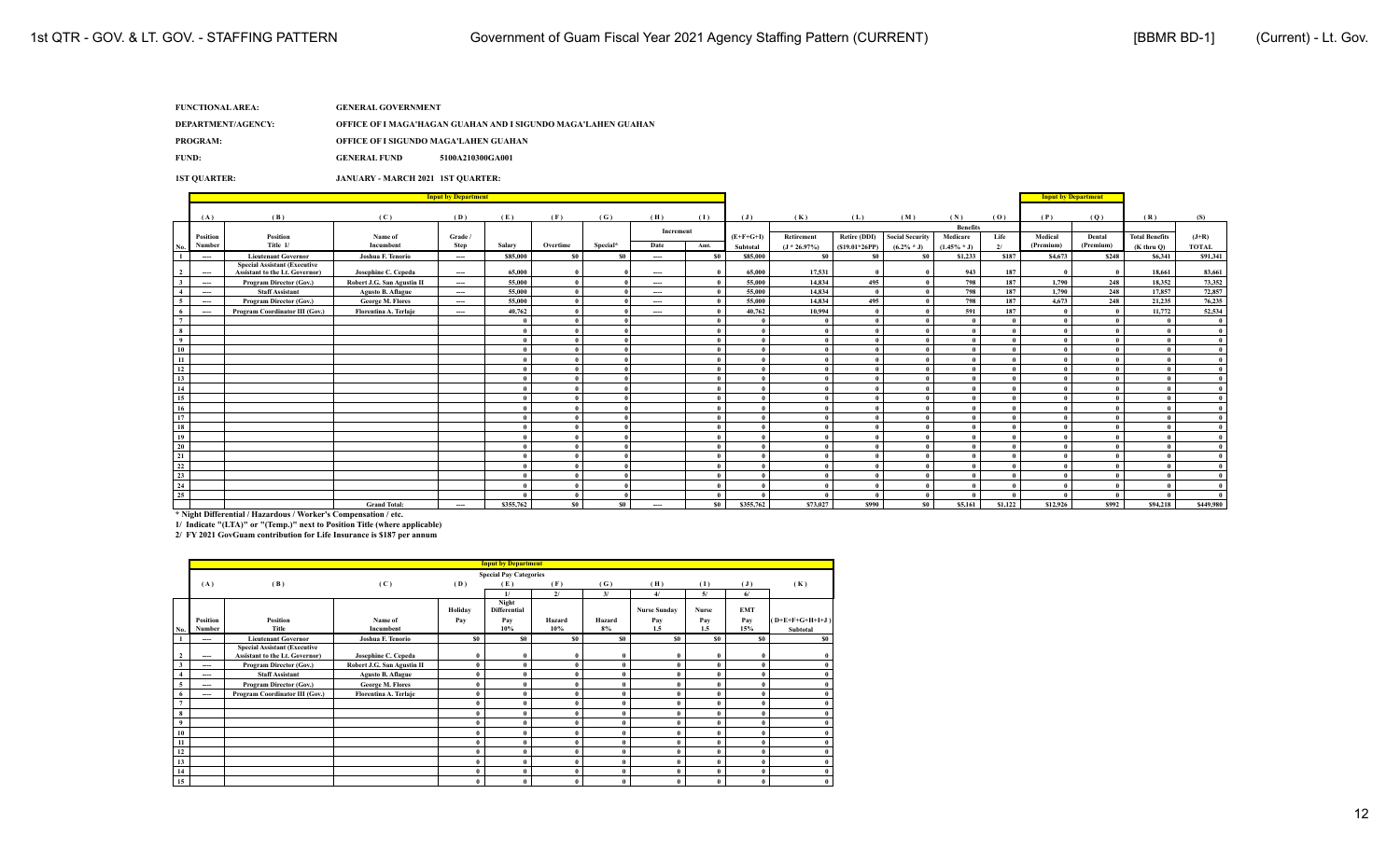| 16 |                                                                                                                        |                     |                |                |     |     |    |    |     |                |
|----|------------------------------------------------------------------------------------------------------------------------|---------------------|----------------|----------------|-----|-----|----|----|-----|----------------|
|    |                                                                                                                        |                     |                |                |     |     |    |    |     |                |
| 18 |                                                                                                                        |                     |                |                |     |     |    |    |     |                |
| 19 |                                                                                                                        |                     |                |                |     |     |    |    |     |                |
| 20 |                                                                                                                        |                     |                |                |     |     |    |    |     |                |
|    |                                                                                                                        |                     |                |                |     |     |    |    |     |                |
| 22 |                                                                                                                        |                     |                |                |     |     |    |    |     |                |
| 23 |                                                                                                                        |                     |                |                |     |     |    |    |     |                |
|    |                                                                                                                        |                     |                |                |     |     |    |    |     |                |
| 25 |                                                                                                                        |                     |                |                |     |     |    |    |     |                |
|    |                                                                                                                        | <b>Grand Total:</b> | S <sub>0</sub> | S <sub>0</sub> | SO. | \$0 | S0 | S0 | \$0 | S <sub>0</sub> |
| 1/ | 10% of reg. rate, applicable from 6pm-6am, employee must work 4 hours consecutive after 6pm for entitlement of the pay |                     |                |                |     |     |    |    |     |                |

**2/ Applies to law enforcement personnel**

**3/ Applies to solid waste employees 4/ 1 ½ of reg. rate of pay from 12am Friday to 12 midnight Sunday**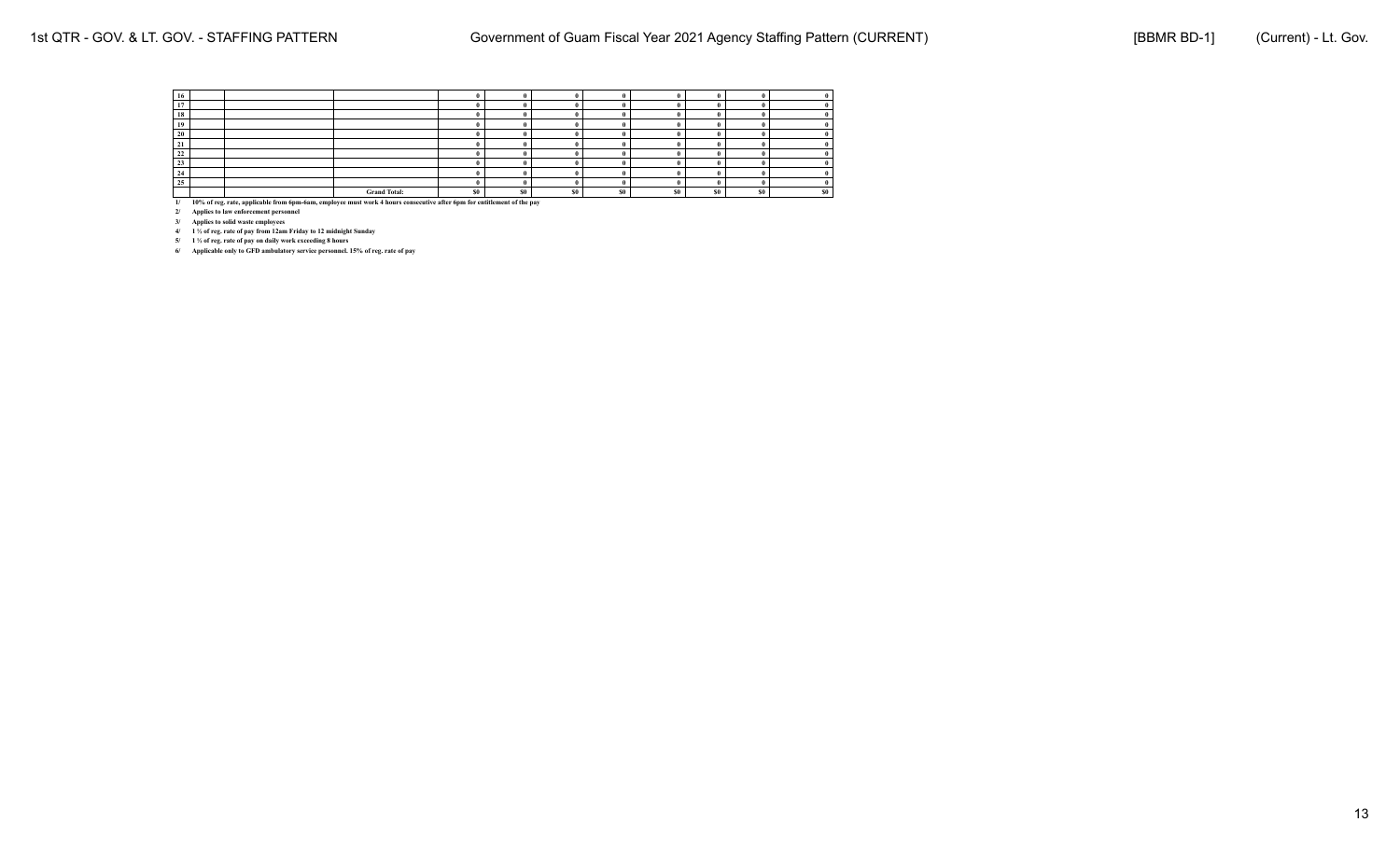| <b>FUNCTIONAL AREA:</b> | <b>GENERAL GOVERNMENT</b> |
|-------------------------|---------------------------|
|                         |                           |

**DEPARTMENT/AGENCY: OFFICE OF I MAGA'HAGAN GUAHAN AND I SIGUNDO MAGA'LAHEN GUAHAN**

**PROGRAM: GUAM STATE CLEARINGHOUSE**

**FUND: INDIRECT COST FUND 5632A210301GA201 (Per OFB Request)**

**1ST QUARTER: JANUARY - MARCH 2021 1ST QUARTER:**

|                                                             | <b>Input by Department</b> |                                                                        |                                   |          |           |                |                |                          |              |             |                 |                     |                        |                 |          | <b>Input by Department</b> |              |                       |              |
|-------------------------------------------------------------|----------------------------|------------------------------------------------------------------------|-----------------------------------|----------|-----------|----------------|----------------|--------------------------|--------------|-------------|-----------------|---------------------|------------------------|-----------------|----------|----------------------------|--------------|-----------------------|--------------|
|                                                             |                            |                                                                        |                                   |          |           |                |                |                          |              |             |                 |                     |                        |                 |          |                            |              |                       |              |
|                                                             | (A)                        | (B)                                                                    | (C)                               | (D)      | (E)       | (F)            | (G)            | (H)                      | (1)          | (J)         | (K)             | (L)                 | (M)                    | (N)             | (0)      | (P)                        | (0)          | (R)                   | (S)          |
|                                                             |                            |                                                                        |                                   |          |           |                |                | Increment                |              |             |                 |                     |                        | <b>Benefits</b> |          |                            |              |                       |              |
|                                                             | Position                   | Position                                                               | Name of                           | Grade /  |           |                |                |                          |              | $(E+F+G+I)$ | Retirement      | <b>Retire (DDI)</b> | <b>Social Security</b> | Medicare        | Life     | Medical                    | Dental       | <b>Total Benefits</b> | $(J+R)$      |
| No.                                                         | Number                     | Title 1/                                                               | Incumbent                         | Step     | Salary    | Overtime       | Special*       | Date                     | Amt.         | Subtotal    | $(J * 26.97\%)$ | $(S19.01*26PP)$     | $(6.2\% * J)$          | $(1.45\% * J)$  | 2l       | (Premium)                  | (Premium)    | $(K$ thru $Q$ )       | <b>TOTAL</b> |
| $\frac{1}{\sqrt{2}}$                                        | $\hspace{0.05cm} \cdots$   | <b>Special Assistant (Guam State</b><br><b>Clearinghouse Director)</b> | <b>Stephanie G. Flores</b>        | $\sim$   | \$85,000  | S <sub>0</sub> | S <sub>0</sub> | $\sim$                   | \$0          | \$85,000    | \$22,925        | \$495               | \$0                    | \$1,233         | \$187    | \$8,676                    | \$344        | \$33,860              | \$118,860    |
| $\frac{2}{\sqrt{2}}$                                        | $\sim$                     | Management Analyst IV (Gov.)                                           | <b>Candise Nacole M.L. Aragon</b> | $\sim$   | 50,000    | $\mathbf{0}$   |                | $\sim$                   | $\mathbf{0}$ | 50,000      | 13,485          | 495                 | $\mathbf{0}$           | 725             | 187      | 4.673                      | 248          | 19,813                | 69,813       |
| $\frac{3}{2}$                                               | $\sim$                     | Program Coordinator II (Gov.)                                          | Lawrence J.M. Alcairo             | $-$      | 40,762    | $\mathbf{0}$   |                | $\sim$                   | - 0          | 40,762      | 10,994          | 495                 |                        | 591             | 187      | 1.790                      | 248          | 14.305                | 55,067       |
|                                                             |                            |                                                                        |                                   |          |           | $\theta$       |                |                          | $\theta$     |             | $\theta$        |                     |                        |                 | $\theta$ |                            |              | $\theta$              | - 0          |
| $\frac{4}{5}$                                               |                            |                                                                        |                                   |          |           | $\mathbf{0}$   |                |                          | - 0          |             | $\theta$        |                     |                        |                 | $\theta$ |                            |              | $\sqrt{2}$            |              |
| $\frac{6}{7}$                                               |                            |                                                                        |                                   |          |           | - 0            |                |                          | $\theta$     |             | $\theta$        |                     |                        |                 | $\theta$ |                            |              |                       |              |
|                                                             |                            |                                                                        |                                   |          |           | - 0            |                |                          | $\theta$     |             | $\theta$        |                     |                        |                 | $\theta$ |                            |              |                       |              |
| $\bf8$                                                      |                            |                                                                        |                                   |          |           | $\theta$       |                |                          | $\theta$     |             | $\theta$        |                     |                        |                 | $\theta$ |                            |              |                       |              |
| $\frac{9}{2}$                                               |                            |                                                                        |                                   |          |           | $\theta$       |                |                          | $\theta$     |             | $\theta$        |                     |                        |                 | $\theta$ |                            |              | $\sqrt{2}$            |              |
| 10                                                          |                            |                                                                        |                                   |          |           | $\theta$       |                |                          | $\theta$     |             | $\theta$        |                     |                        |                 | $\theta$ |                            |              |                       |              |
| $\frac{11}{1}$                                              |                            |                                                                        |                                   |          |           | $\mathbf{0}$   |                |                          | $\theta$     |             | $\theta$        |                     |                        |                 | $\theta$ |                            |              | $\sqrt{2}$            |              |
| 12                                                          |                            |                                                                        |                                   |          |           | $\theta$       |                |                          | $\theta$     |             | $\theta$        |                     |                        |                 | $\theta$ |                            |              |                       |              |
| 13                                                          |                            |                                                                        |                                   |          |           | $\mathbf{0}$   |                |                          | $\theta$     |             | $\theta$        |                     |                        |                 | $\theta$ |                            |              |                       |              |
| $\frac{14}{1}$                                              |                            |                                                                        |                                   |          |           | $\mathbf{0}$   |                |                          | - 0          |             |                 |                     |                        |                 |          |                            |              |                       |              |
| 15                                                          |                            |                                                                        |                                   |          |           | $\theta$       |                |                          | $\theta$     |             | $\theta$        |                     |                        |                 | $\theta$ |                            |              | $\sqrt{2}$            |              |
| $\begin{array}{r} 16 \\ \hline 17 \\ \hline 18 \end{array}$ |                            |                                                                        |                                   |          |           | $\mathbf{0}$   |                |                          | $\theta$     |             | $\theta$        |                     |                        |                 | $\theta$ |                            |              |                       |              |
|                                                             |                            |                                                                        |                                   |          |           | $\theta$       |                |                          | $\theta$     |             | $\theta$        |                     |                        |                 | $\theta$ |                            |              |                       |              |
|                                                             |                            |                                                                        |                                   |          |           | - 0            |                |                          | $\theta$     |             |                 |                     |                        |                 | $\theta$ |                            |              |                       |              |
| 19                                                          |                            |                                                                        |                                   |          |           | - 0            |                |                          | $\theta$     |             |                 |                     |                        |                 |          |                            |              |                       |              |
| $\overline{20}$                                             |                            |                                                                        |                                   |          |           | $\mathbf{0}$   |                |                          | $\theta$     |             | $\theta$        |                     |                        |                 | $\theta$ |                            |              |                       |              |
| 21                                                          |                            |                                                                        |                                   |          |           |                |                |                          | $\theta$     |             |                 |                     |                        |                 |          |                            |              |                       |              |
| $\frac{22}{23}$                                             |                            |                                                                        |                                   |          |           | $\mathbf{0}$   |                |                          | $\theta$     |             | $\theta$        |                     |                        |                 | $\theta$ |                            |              |                       |              |
|                                                             |                            |                                                                        |                                   |          |           | $\theta$       |                |                          | $\theta$     |             | $\theta$        |                     |                        |                 | $\theta$ |                            |              | $\sqrt{2}$            |              |
| $\frac{24}{25}$                                             |                            |                                                                        |                                   |          |           | $\bf{0}$       |                |                          | $\theta$     |             | $\theta$        |                     |                        |                 | $\theta$ |                            |              | $\theta$              |              |
|                                                             |                            |                                                                        |                                   |          |           | $\mathbf{0}$   |                |                          | $\theta$     |             |                 |                     |                        |                 | $\theta$ |                            |              | $\theta$              |              |
|                                                             |                            |                                                                        | <b>Grand Total:</b>               | $\cdots$ | \$175,762 | S <sub>0</sub> | \$0            | $\hspace{0.05cm} \cdots$ | \$0          | \$175,762   | \$47,404        | \$1,485             | \$0                    | \$2,549         | \$561    | \$15,139                   | <b>\$840</b> | \$67,978              | \$243,740    |

**\* Night Differential / Hazardous / Worker's Compensation / etc.**

**1/ Indicate "(LTA)" or "(Temp.)" next to Position Title (where applicable)**

|                         |          |                                                                        |                                   |              | <b>Input by Department</b>    |              |          |                     |                |                |                   |
|-------------------------|----------|------------------------------------------------------------------------|-----------------------------------|--------------|-------------------------------|--------------|----------|---------------------|----------------|----------------|-------------------|
|                         |          |                                                                        |                                   |              | <b>Special Pay Categories</b> |              |          |                     |                |                |                   |
|                         | (A)      | (B)                                                                    | (C)                               | (D)          | (E)                           | (F)          | (G)      | (H)                 | (I)            | $(\mathbf{J})$ | (K)               |
|                         |          |                                                                        |                                   |              | 1/                            | 21           | 3/       | 4/                  | 5/             | 6/             |                   |
|                         |          |                                                                        |                                   | Holiday      | Night<br><b>Differential</b>  |              |          | <b>Nurse Sunday</b> | <b>Nurse</b>   | <b>EMT</b>     |                   |
|                         | Position | Position                                                               | Name of                           | Pay          | Pay                           | Hazard       | Hazard   | Pay                 | Pay            | Pay            | $(D+E+F+G+H+I+J)$ |
| No.                     | Number   | Title                                                                  | Incumbent                         |              | 10%                           | 10%          | 8%       | 1.5                 | 1.5            | 15%            | Subtotal          |
|                         | $---$    | <b>Special Assistant (Guam State</b><br><b>Clearinghouse Director)</b> | <b>Stephanie G. Flores</b>        | \$0          | S <sub>0</sub>                | \$0          | \$0      | S <sub>0</sub>      | S <sub>0</sub> | \$0            | S <sub>0</sub>    |
| $\overline{2}$          | $---$    | Management Analyst IV (Gov.)                                           | <b>Candise Nacole M.L. Aragon</b> | $\bf{0}$     | $\theta$                      | $\mathbf{0}$ | $\bf{0}$ | $\theta$            | $\theta$       | $\mathbf{0}$   |                   |
| $\overline{\mathbf{3}}$ | $---$    | Program Coordinator II (Gov.)                                          | Lawrence J.M. Alcairo             | $\mathbf{0}$ | $\theta$                      | $\theta$     | $\theta$ | $\theta$            | $\theta$       | $\mathbf{0}$   |                   |
| $\overline{4}$          |          |                                                                        |                                   | $\bf{0}$     | $\bf{0}$                      | $\mathbf{0}$ | $\bf{0}$ | $\theta$            | $\theta$       | $\mathbf{0}$   |                   |
| 5                       |          |                                                                        |                                   | $\bf{0}$     |                               |              | $\theta$ | $\theta$            |                | $\bf{0}$       |                   |
| 6                       |          |                                                                        |                                   | $\theta$     | $\theta$                      | $\theta$     | $\bf{0}$ | $\theta$            | $\theta$       | $\mathbf{0}$   |                   |
| $\overline{7}$          |          |                                                                        |                                   | $\bf{0}$     | $\theta$                      | $\mathbf{0}$ | $\bf{0}$ | $\theta$            | $\theta$       | $\mathbf{0}$   |                   |
| 8                       |          |                                                                        |                                   | $\bf{0}$     | $\theta$                      | $\mathbf{0}$ | $\theta$ | $\theta$            | $\theta$       | $\bf{0}$       |                   |
| 9                       |          |                                                                        |                                   | $\bf{0}$     | $\theta$                      | $\theta$     | $\bf{0}$ | $\theta$            | $\theta$       | $\bf{0}$       |                   |
| 10                      |          |                                                                        |                                   | $\bf{0}$     |                               | $\theta$     | $\bf{0}$ | $\theta$            | $\theta$       | $\mathbf{0}$   |                   |
| 11                      |          |                                                                        |                                   | $\mathbf{0}$ | $\theta$                      | $\theta$     | $\theta$ | $\theta$            | $\theta$       | $\mathbf{0}$   |                   |
| 12                      |          |                                                                        |                                   | $\bf{0}$     | $\theta$                      |              | $\bf{0}$ | $\theta$            | $\theta$       | $\bf{0}$       |                   |
| 13                      |          |                                                                        |                                   | $\bf{0}$     | $\theta$                      | $\mathbf{0}$ | $\theta$ | $\theta$            | $\theta$       | $\bf{0}$       |                   |
| 14                      |          |                                                                        |                                   | $\bf{0}$     | $\theta$                      | $\theta$     | $\bf{0}$ | $\theta$            | $\theta$       | $\bf{0}$       |                   |
| 15                      |          |                                                                        |                                   | $\bf{0}$     | $\theta$                      | $\mathbf{0}$ | $\bf{0}$ | $\bf{0}$            | $\theta$       | $\bf{0}$       | $\theta$          |